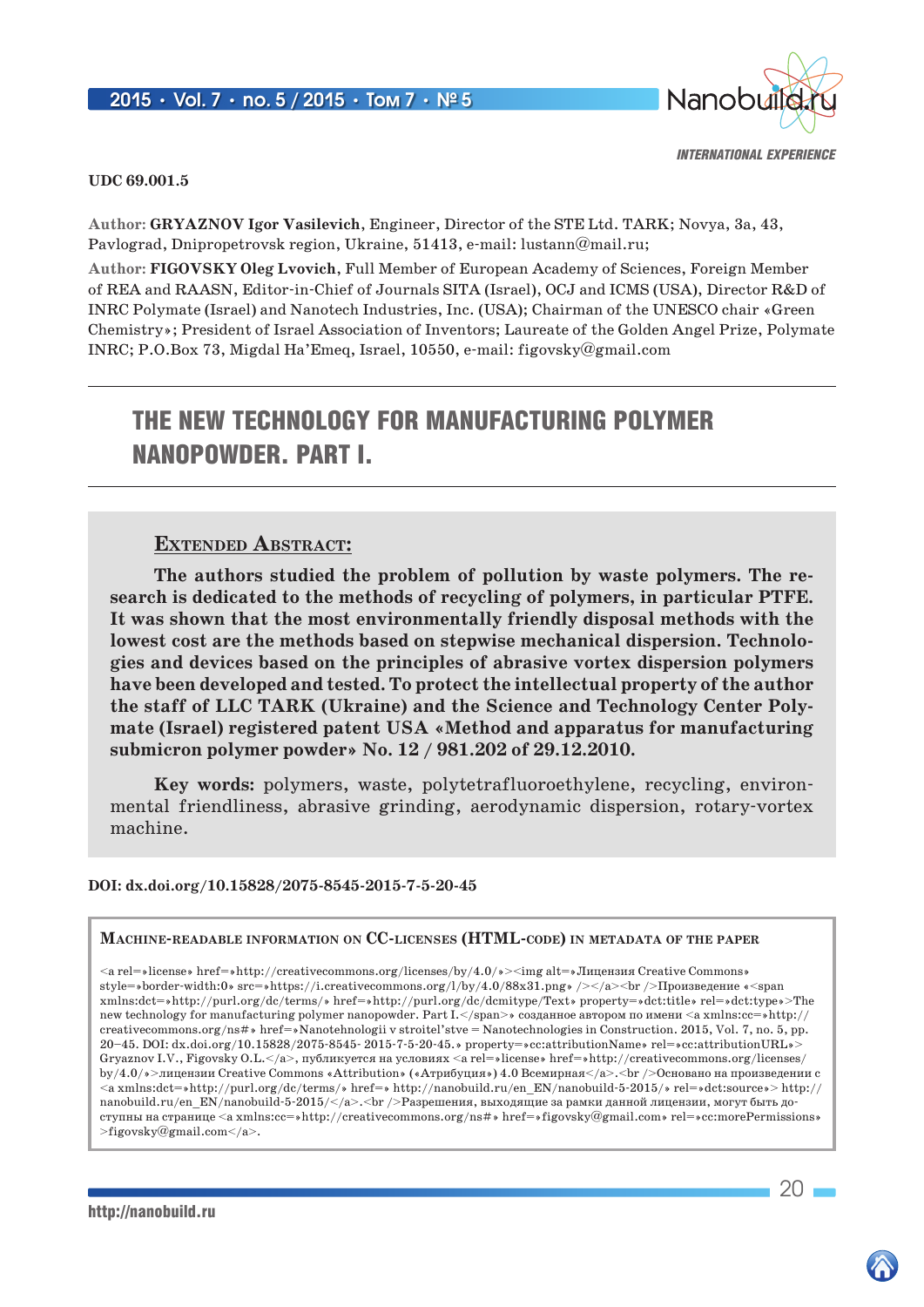

### *References:*

- 1. Europe in figures. Eurostat Annual. 2006 2007. 371 p.
- 2. *Suprunenko O.* Musornaja jera ot rassveta do zakata. [Garbage era from dawn to sunset]. Jekologija i Obshhestvo [Ecology and Society]. 2006. № 4. (In Russian).
- 3. The island of trash in the Pacific Ocean has already exceeded twice the territory of the United States. Information Digest «noospherogenesis» (On the way to sustainable development of mankind) № 3, 2008. Category: Environment.
- 4. *Chegodaev D.D., Naumov Z.K., Dunaevskaya Y.S.* Ftoroplasty [Fluorines]. Leningrad. Goskhimizdat. 1971. 192 p. (In Russian).
- 5. *Bouznik V.M.* Ftorpolimery: sostojanie otechestvennoj himii ftorpolimerov, perspektivy razvitija [Fluoropolymers: state of domestic fluoropolymers chemistry, development prospects]. Russian Chemical Journal (magazine Rus. Chem. of the Society named after D.I .Society Mendeleev). 2008. V. LII, № 3. (In Russian).
- 6. *Borschev V.J.* Oborudovanie dlja pererabotki sypuchih materialov [Equipment for processing of bulk materials]. Tutorial. Moscow. Mashinostroenie-1. 2006. 208 p. (In Russian).
- 7. *Pugachev A.K., Roslyakov O.A.* Pererabotka ftoroplastov v izdelija: Tehnologija i oborudovanie [Processing of fluoropolymers in the product: technology and equipment] Saint-Petrsburg. Himija [Chemistry], 1987. 168 p. (In Russian).
- 8. *Gorbatsevich G.N.* et al. Materialy na osnove modificirovannogo politetraftorjetilena [Materials based on modified PTFE]. Materialy, oborudovanie i resursosberegajushhie tehnologii: materialy mezhdunar. nauch.-tehn. konf. [Materials, equipment and resource-saving technologies: Proceedings of the International Scientific and Engineering Conference] Mogilev. Bel. Ros. University Press, 2008. Part 2. P. 29–30. (In Russian).
- 9. *Villemson A.L.* Sovremennoe sostojanie i perspektivy mirovogo rynka ftorpolimerov [Current state and prospects of the world market of fluoropolymers]. Mezhdunarodnye novosti mira plastmass [International news in the world of plastics]. 2008. № 11–12. P. 20–23. (In Russian).
- 10. *Struck V.A.* et al. Optimizacionnaja tehnologija funkcional'nyh kompozicionnyh materialov na osnove politetraftorjetilena [Optimization technology of functional composite materials based on PTFE]. Promyshlennost' regiona: problemy i perspektivy innovacionnogo razvitija [Regional Industry: Problems and perspectives of innovation development]. Monograph. Grodno GGAU, 2008. P. 302–315. (In Russian).
- 11. *Gorbatsevich G.N.* et al. Germetizirujushhie kompozity na osnove politetraftorjetilena s povyshennoj iznosostojkost'ju [Sealants composites based on PTFE with improved wear jresistance]. Kompozicionnye materialy v promyshlennosti: materialy XXVIII mezhdunar.konf [Composite Materials Industry: Proc. of the XXVIII

http://nanobuild.ru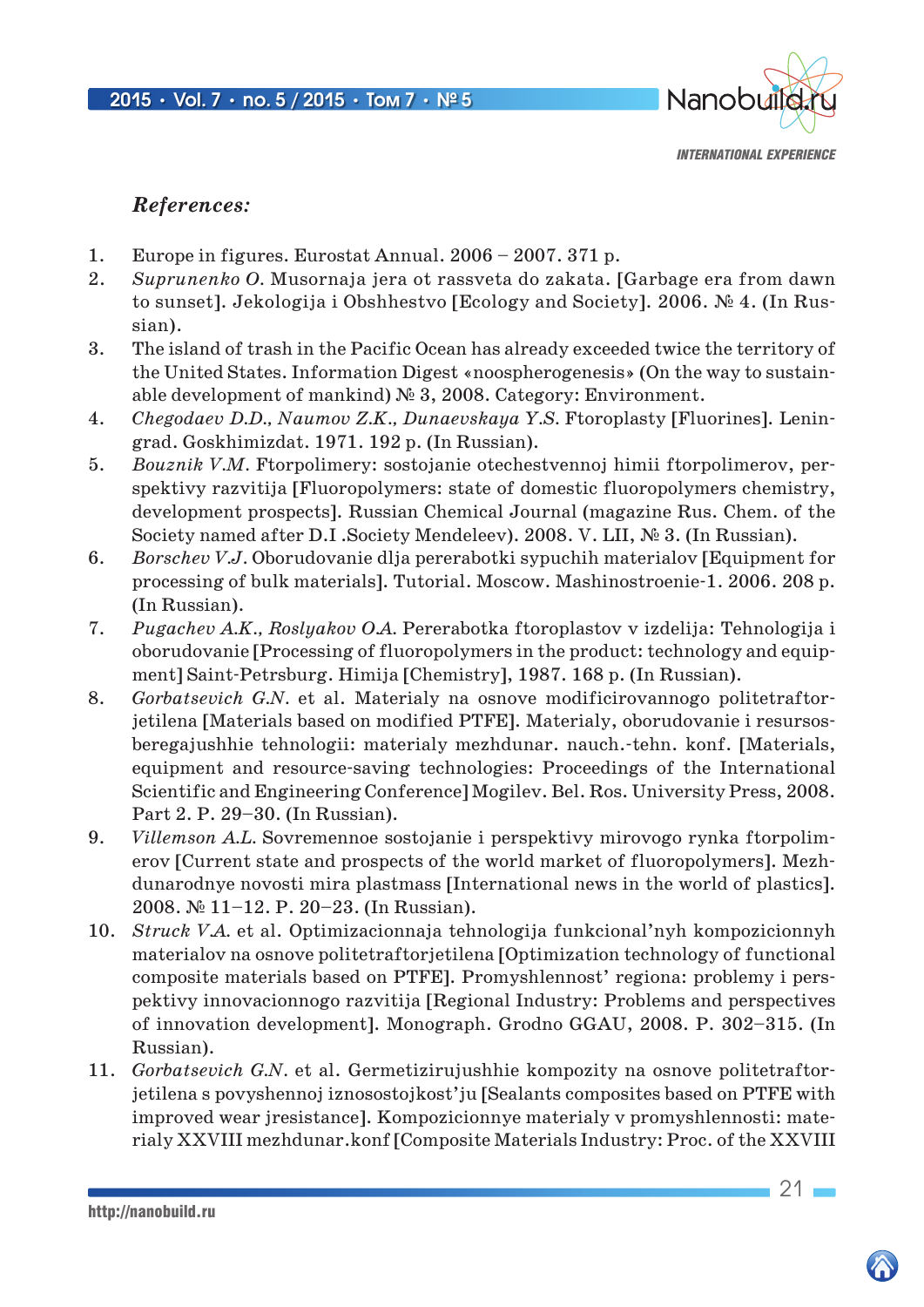

*INTERNATIONAL EXPERIENCE*

international. conf.]. Kiev. UIC «Nauka. Tehnika. Tehnologija» [Educational and publishing center «Science. Equipment. Technology»]. 2008. P. 64–70. (In Russian).

- 12. *Struck V.A.* et al. Metodologija formirovanija funkcional'nyh nanomaterialov na osnove politetraftorjetilena [Methodology of formation of functional nanomaterials based on PTFE]. Effektivnost' realizacii nauchnogo, resursnogo i promyshlennogo potenciala v sovremennyh uslovijah: materialy VIII mezhdunar. promyshl. konf. [Efficiency of research, resource and industrial potential in modern conditions: materials of the VIII Intern. indus. Conf.]. Kiev. UIC «Science. Equipment. Technology» [Educational and publishing center «Science. Equipment. Technology»]. 2008. P. 48–54. (In Russian).
- 13. *Kuryavy V.G., Tsvetnikov A.K., Gorbunov A.V.* Morfologicheskoe stroenie produktov piroliza ul'tradispersnogo politetraftorjetilena [The morphological structure of the pyrolysis products of ultrafine PTFE ]. Perspektivnye materialy [Perspective materials] 2002. № 6. P. 72–74. (In Russian).
- 14. *Bouznik V.M., Tsvetnikov A.K.* Ul'tradispersnyj politetraftorjetilen kak osnova dlja novyh perspektivnyh materialov [Ultrafine PTFE as a base for new promising materials]. Vestnik DVO RAN [Bulletin FEB RAS]. 1993. № 3. P. 39. (In Russian).
- 15. *Sedlis L.V.* Telomery tetraftorjetilena. [Telomeres tetrafluoroethylene]. Moscow: NIITEKHIM. 1974. 45 p. (In Russian).
- 16. *Charlesby A.* The Decomposition of Polytetrafluoroethylene by Pile Radiation / Charlesby. Great Britain Atomic Energy Reserch Establishment AERE M / R. 1952. 296 p.
- 17. *Currie J. A., Pathmanand N.* Anal. Calorim., 3 (1974) 629.
- 18. *Popova G.S., Budtov V.P., Ryabikova V.M.* et al. Analiz polimerizacionnyh plastmass [Analysis of polymer plastics]. Leningrad. Himija [Chemistry], 1988. (In Russian).
- 19. *Korbakova A.I., Makulova I.D., Marchenko E.N.* et al. Toksikologija ftororganicheskih soedinenij i gigiena truda v ih proizvodstve [Toxicology organofluorine compounds and occupational hygiene for the production of them]. Moscow. Medicina [Medicine], 1975.
- 20. *Blagodarnaia O.A.* Gigiena truda v sovremennyh proizvodstvah po pererabotke ftoroplasta-4 [Occupational health in modern production processing fluoroplastic-4]. Gigiena truda v himicheskoj i himiko-farmacevticheskoj promyshlennosti [Occupational hygiene in the chemical and pharmaceutical industries]. NF Izmerova. Moscow. 1976. p. 115–123. (In Russian).
- 21. *Shadrina N.E., Kleshcheva M.S., Loginova N.N.* et al. Analiz karbocepnyh ftoropolimerov metodom piroliticheskoj gazovoj hromatografii [Analysis of the carbonchain fluoropolymers by pyrolysis gas chromatography]. Zhurnal analiticheskoj himii [Journal of Analytical Chemistry]. 36, 6 (1981) 1125.
- 22. *Morisaki S.* Thermochim. acta. 25, 2 (1978) 171.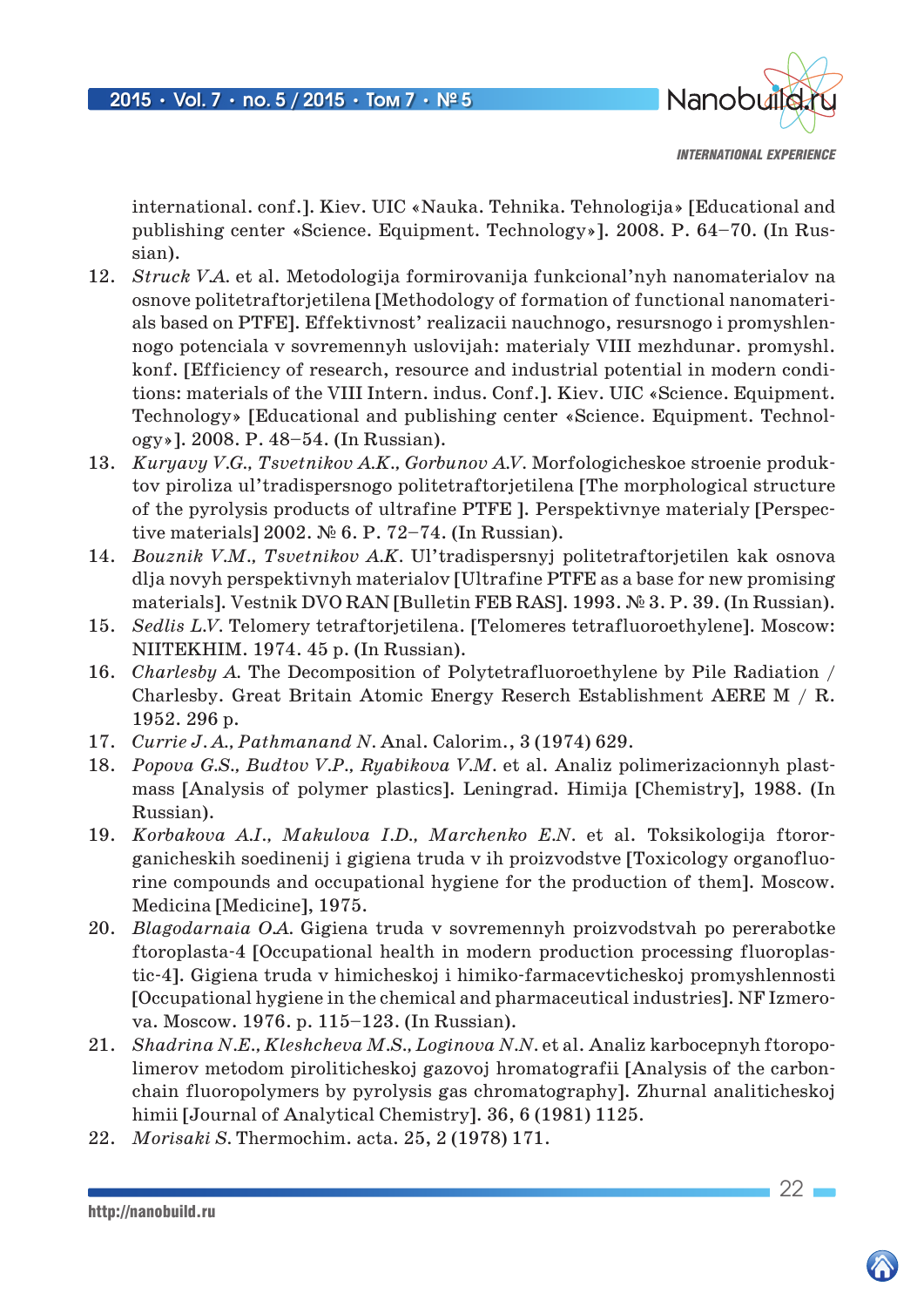

*INTERNATIONAL EXPERIENCE*

- 23. *Madorskiy C.* Termicheskoe razlozhenie organicheskih polimerov [The thermal decomposition of organic polymers]. Moscow. Mir. 1967. P. 328.
- 24. *Degteva T.G., Sedov I.M., Khamidov J.A., Kuz'minskii A.S.* Okislenie ftorsoderzhashhih polimerov [Oxidation of fluoropolymers]. Dep. Uzb. Chemical Journal. Tashkent, 1971. № 3699.
- 25. Ftorpolimery / ed. L.A. Walla. Moscow. Mir. 1975. 448 p.
- 26. *Mashkov J.K.* Tribofizika i svojstva napolnennogo ftoroplasta [Tribophysics and properties of filled fluoroplastic] Omsk. Publishing House of the Omsk State Technical University, 1997. 250 p. RU 2528054.
- 27. *Uminsky A.A., Tsvetnikov A.K., Ippolitov E.G., Pogodaev V.P., Kedrinskii I.A., Sobolev G.L., Borovnev L.M.* Sposob poluchenija poliftorugleroda [A method for preparing polyfluorocarbon] Patent. A s. 1662100 RF MKI 5 C08G 113/18.
- 28. *Tsvetnikov A.K., Uminsky A.A., Tsarev V.A.* Ustanovka dlja pererabotki politetraftorjetilena [Plant for the reprocessing of polytetrafluoroethylene]. Patent. 1763210 RF MKI V29V 17/00 /. 4 p.
- 29. *Tsvetnikov A.K.* Plant for the reprocessing of polytetrafluoroethylene: Patent. 2035308 RF MKI V29V 17/00 /. 4c., Il. P. 1763210 RF MKI V29V 17/00.
- 30. *Bouznik V.M., Tsvetnikov A.K., Matveenko L.A.* Dispergirovanie politetraftorjetilena dlja racional'nogo ispol'zovanija materiala [The dispersion of PTFE for the rational use of material]. Himija v interesah ustojchivogo razvitija [Chemistry for sustainable development]. 1996. № 4. P. 489.
- 31. *Tsvetnikov A.K., Bouznik V.M., Matvienko L.A.* Sposob poluchenija tonkodispersnogo PTFJe i soderzhashhaja ego masljanaja kompozicija [A method for producing fine particle PTFE and oil composition containing it] Patent. 2100376 RF MKI 6 C08F 114/26, C08J 11/04, 11/10.
- 32. *Filatov V.Y., Fuchs S.L., Sukhanov E.N., Kazienkov S.A., Hitrin S.V.* Sposob pererabotki ftoroplastov i materialov, ih soderzhashhih, s polucheniem ul'tradispersnogo ftoroplasta i perftorparafinov [Method for processing fluoropolymers, and materials containing them to produce ultrafine fluoroplastic and perftorparafinov]. RU 2528054. Vyatka State University (RU).
- 33. *Arsenyev S.L., Lozovitsky I.B.,. Sirik Y.P, Turaev V.V., Odnoral M.V., Danilov E.A.* Tehnicheskoe predlozhenie: Tehnologija i oborudovanie dispergirovanija vtorichnogo politetraftorjetilena [Technical Proposal: The technology and equipment of the secondary dispersion of polytetrafluoroethylene]. Pavlograd, 2004. UDC 678.743.41 / 45: 678.06 621,921: 620.178.16.
- 34. *Dubinskaya A.M.* Prevrashhenija organicheskih veshhestv pod dejstviem mehanicheskih naprjazhenij [The transformations of organic substances under the influence of mechanical stresses]. Uspehi himii [Russian Chemical Reviews]. 1999. 68 (8). P. 708–724.
- 35. *Azgaldov G.G., Reichman E.P.* O kvalimetrii [About qualimetry]. Moscow. Ed. Standards, 1973. 220 p.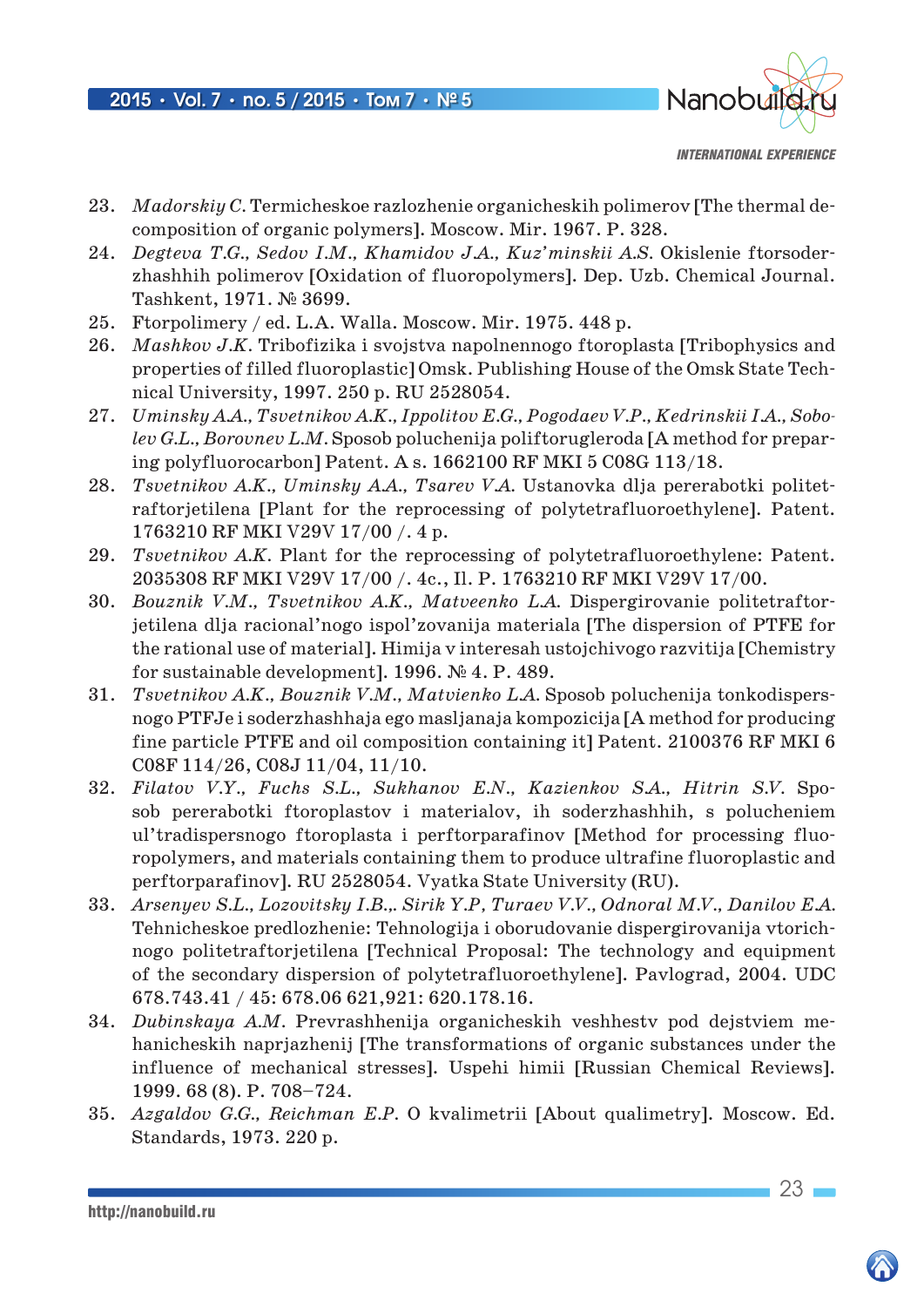

*INTERNATIONAL EXPERIENCE*

- 36. *Alekseev V.P., Azarov A.I., Drozdov A.F., Krotov P.E.* Novaja vihrevaja tehnika dlja sredstv ohrany truda [New Whirlpool appliances for labor protection funds]. Vihrevoj jeffekt i ego primenenie v tehnike: Materialy 4-j Vsesojuznoj nauchnotehnicheskoj konferencii [Vortex effect and its applications in engineering: Proceedings of the 4th All-Union Scientific and Technical Conference]. Kuybyshev. Kuai. 1984. P. 104–111.
- 37. *Babakin B.S., Vygodin V.A.* Bytovye holodil'niki i morozil'niki: Spravochnik [Household refrigerators and freezers: A Handbook]. Moscow. Kolos. 2000. Р. 455–456.
- 38. *Biryuk V.V.* Vihrevoj jeffekt jenergeticheskogo razdelenija gazov v aviacionnoj tehnike i tehnologii [Vortex effect of energy separation of gases in aeronautical engineering and technology]. Izvestia Vuzov. Aviacionnaja tehnika [Aviation equipment]. 1993, № 2, p. 20–23.
- 39. *Kiryuhin D.P., Kim I.P., Bouznik V.M., Ignatieff L.N., Kuryavyi V.G., Sakharov S.G.* Radiacionno-himicheskij sintez telomerov tetraftorjetilena i ih ispol'zovanie dlja sozdanija tonkih zashhitnyh ftorpolimernyh pokrytij [Radiation-chemical synthesis of telomeres of tetrafluoroethylene and use them to create a thin protective coating fluoropolymer]. Russian Chemical Journal (magazine Rus. Chem. of the Society named after D.I .Society Mendeleev). 2008, V. LII, № 3.
- 40. *Gryaznov I., Gryaznov S., Gryaznova A., Figovsky O.* Method and apparatus for manufacturing submicron polymer powder. Patent No. 12/981.202 of 29.12.2010.

*The Рart II of the paper of Gryaznov I.V. and Figovsky O.L. «The New Technology for Manufacturing Polymer Nanopowder» will be published in the issue 6/2015 of the journal «Nanotechnologies in Construction».*

**Dear colleagues! The reference to this paper has the following citation format:**

*Gryaznov I.V., Figovsky O.L.* The new technology for manufacturing polymer nanopowder. Part I. Nanotehnologii v stroitel'stve = Nanotechnologies in Construction. 2015, Vol. 7, no. 5, pp. 20–45. DOI: dx.doi.org/10.15828/2075-8545- 2015-7-5-20-45. (In Russian).

**Contact information Figovsky Oleg Lvovich figovsky@gmail.com**

http://nanobuild.ru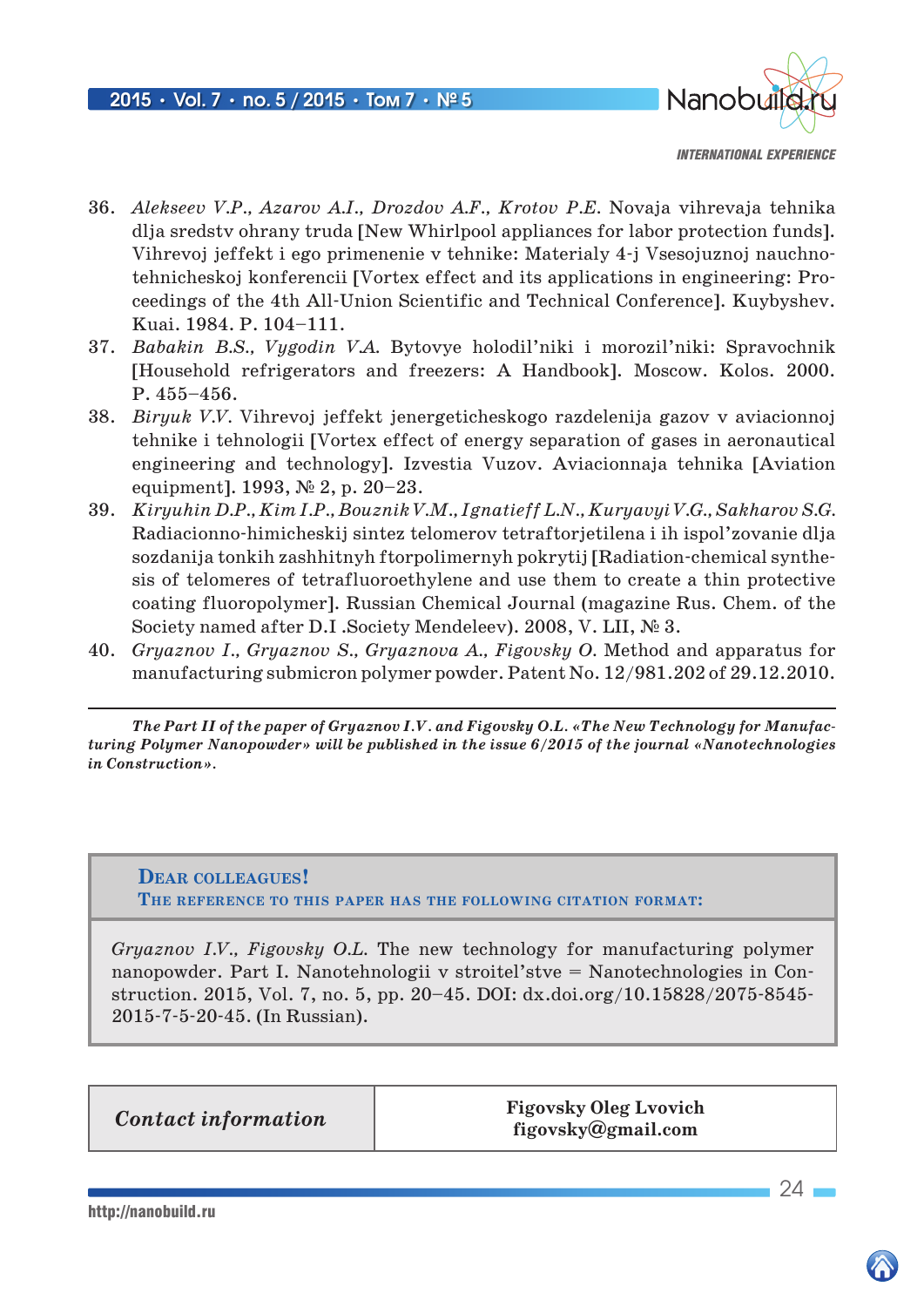### 2015 **•** Vol. 7 **•** no. 5 / 2015 **•** Том 7 **•** № 5



*МЕЖДУНАРОДНЫЙ ОПЫТ*

#### **УДК 69.001.5**

**Автор: ГРЯЗНОВ Игорь Васильевич**, инженер, директор НТП ООО ТАРК; ул. Новая, 3а, 43, г. Павлоград, Днепропетровская обл., Украина, 51413, e-mail: lustann@mail.ru;

**Автор: ФИГОВСКИЙ Олег Львович**, действительный член Европейской академии наук, иностранный член РИА и РААСН, главный редактор журналов SITA, OCJ и RPCS, директор компании «Nanotech Industries, Inc.», Калифорния, CША, директор Международного нанотехнологического исследовательского центра «Polymate» (Израиль), зав. кафедрой ЮНЕСКО «Зелёная химия», президент Израильской Ассоциации Изобретателей, Лауреат Golden Angel Prize, Polymate INRC; P.O.Box 73, Migdal Ha'Emeq, Израиль, 23100, e-mail: figovsky@gmail.com

# Новая технология изготовления полимерных нанопорошков. Часть I.

#### **АннотАция <sup>к</sup> стАтье (Авторское резюме, реферАт):**

**Изучена проблема загрязнения окружающей среды отходами полимеров. Исследованы методы утилизации полимеров, в частности, ПТФЭ. Отмечено, наиболее экологически чистыми и минимально затратными методами утилизации являются методы, основанные на постадийном механическом диспергировании. Разработаны и экспериментально апробированы технология и устройство, основанные на принципах абразивно-вихревого диспергирования полимеров. С целью защиты интеллектуальной собственности авторами – сотрудниками предприятия ООО ТАРК (Украина) и научно-технического центра Polymate (Израиль) был зарегистрирован патент США «Method and apparatus for manufacturing submicron polymer powder» // Патент 12/981,202 от 29.12.2010.**

**Ключевые слова:** полимеры, отходы, политетрафторэтилен, утилизация, экологическая чистота, абразивное измельчение, аэродинамическое диспергирование, роторно-вихревой агрегат.

**DOI: dx.doi.org/10.15828/2075-8545-2015-7-5-20-45**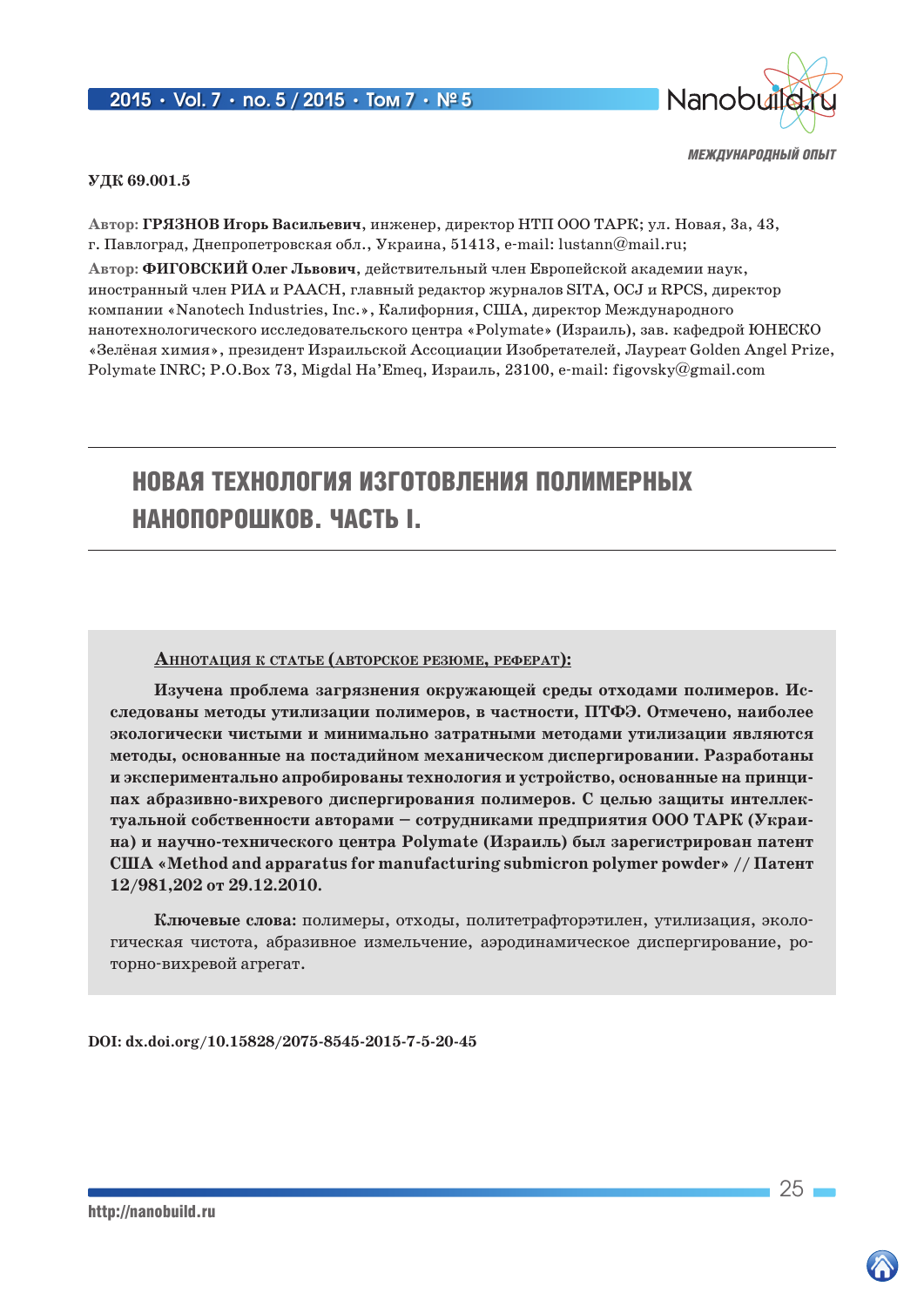

#### МАШИНОЧИТАЕМАЯ ИНФОРМАЦИЯ О СС-ЛИЦЕНЗИИ В МЕТАДАННЫХ СТАТЬИ (HTML-КОД):

 $\langle a rel = \text{hicense} * href = \text{http:} // creative commons.org/licenses/by/4.0/\text{m} < \text{img alt} \Rightarrow JIuqensus Creative Commons \rightarrow Juqensus$  $style=\text{border-width:0}\$  src=>https://i.creativecommons.org/l/by/4.0/88x31.png>/></a><br/><br/>>br/>Tpousnegenue  $\ll$ span xmlns:dct=>http://purl.org/dc/terms/>href=>http://purl.org/dc/dcmitype/Text>property=>dct:title> rel=»dct:type»>Новая технология изготовления полимерных нанопорошков. Часть I.</span>» созданное автором по имени <a xmlns:cc=»http://creativecommons.org/ns#» href=»Нанотехнологии в строительстве. - 2015. - Том 7, № 5. - С. 20-45.  $-D0I: dx.doi.org/10.15828/2075-8545-2015-7-5-20-45.$  property=scc.attributionNames rel=scc.attributionURLs> $\Gamma$ рязнов И.В., Фиговский О.Л.</a>, публикуется на условиях <a rel=»license» href=»http://creativecommons.org/licenses/ by/4.0/»>лицензии Creative Commons «Attribution» («Атрибуция») 4.0 Всемирная </a>>>>>>. <br/>br />Основано на произведении с  $\langle \alpha \rangle$  xmlns:dct=>http://purl.org/dc/terms/> href=>http://nanobuild.ru/ru RU/nanobuild-5-2015/>rel=>dct:source>http:// nanobuild.ru/ru RU/nanobuild-5-2015/</a>.<br/>>br/> />Paзрешения, выходящие за рамки данной лицензии, могут быть доступны на странице <a xmlns:cc=>http://creativecommons.org/ns#>href=>figovsky@gmail.com>rel=>cc:morePermissions> >figovsky@gmail.com</a>.

# Глобальные проблемы

Последние 60 лет являются временем активного создания и совершенствования промышленных технологий производства новых синтетических полимерных материалов, необратимо вошедших во все области жизни человека и человеческого общества. Однако большинство вновь созданных синтетических материалов, обладающих ценными качествами, с точки зрения экологов имеют существенный недостаток высокую стойкость к воздействию природных факторов, обуславливающую длительное вредоносное присутствие их отходов в природе.

По происхождению отходы полимеров классифицируются следуюшим образом:

- производственно-технологические отходы;
- $\bullet$ отходы производственного использования;
- отходы общественного потребления.

В среднем каждый человек в мире за день образует около 1 кг бытовых отходов. Сегодня на одного жителя ежедневно приходится: в Соединенных Штатах около 2 кг мусора, в Бельгии, Великобритании, Германии. Японии на одного человека ежегодно приходится 460-600 кг бытовых отходов, в Австрии и Финляндии – свыше 600 кг [1].

Из 200 кг отходов, ежегодно генерируемых каждым человеком,  $10-15\%$  составляют отходы полимеров. К сожалению, этот показатель неуклонно возрастает. Каждый год в мире производится около 100 млн тонн полимерных изделий, из которых  $10\%$  в виде отходов неизбежно попадают в мировой океан. Экспертами Программы окружающей среды ООН в 2006 году определен объём плавающего полимерного

 $26 -$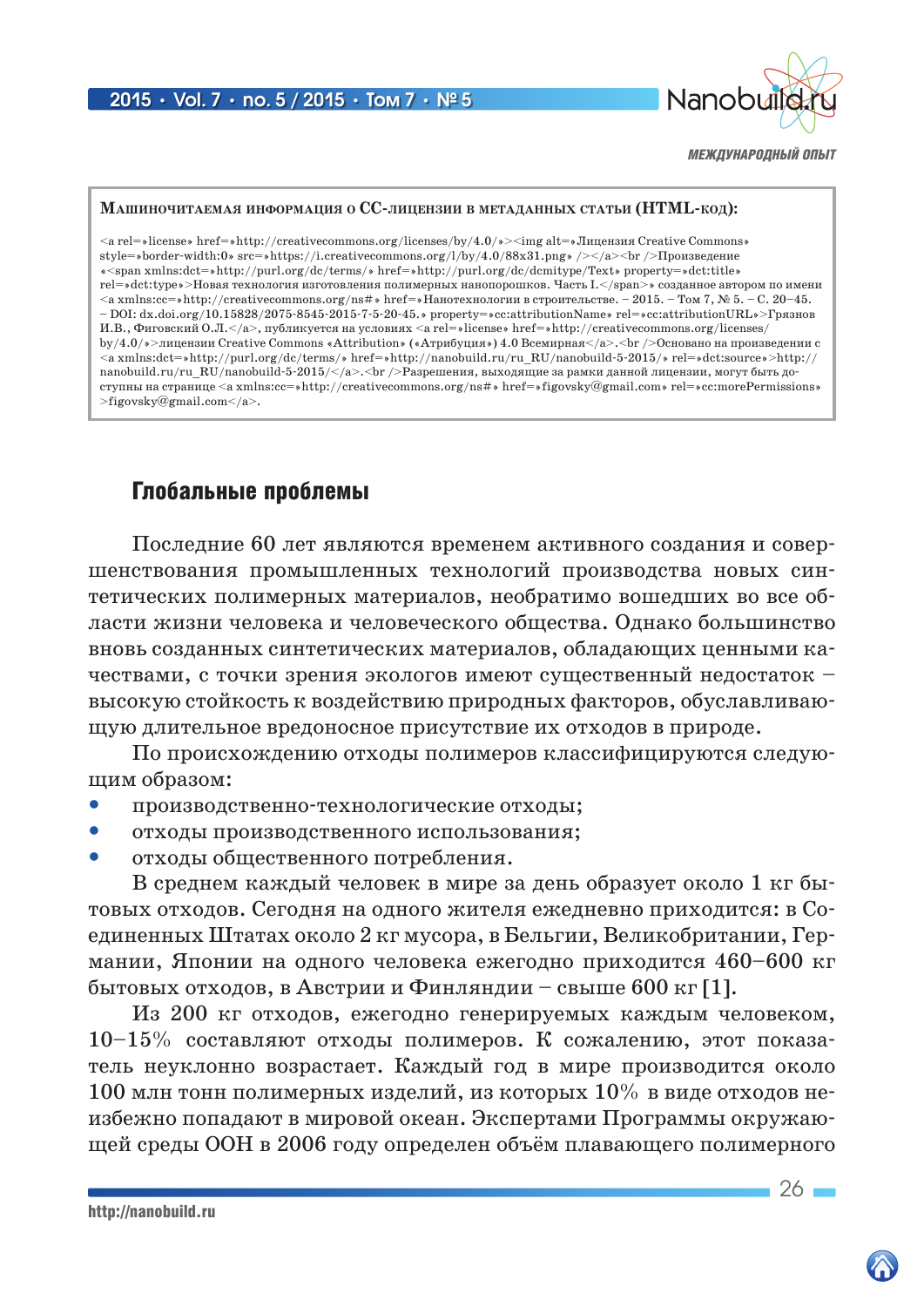



*Рис. 1.* **Остров из мусора в Тихом океане**

мусора в количестве до 46 тысяч предметов, на квадратную милю морской поверхности [2, 3]. Устойчивость полимерных отходов к агрессивным средам, их гигантское количество и длительное время деструкции в природе обусловили загрязнение окружающей среды, вылившееся в глобальную экологическую проблему. По указанной причине человек должен прийти на помощь природе, оградить её от губительного воздействия химических продуктов, обеспечивая экологическую чистоту как технологических и производственных процессов, так и процессов использования и утилизации отходов вновь созданных синтетических материалов. Необходима разработка и применение эффективных экологически чистых способов утилизации отходов полимеров. Тем не менее, человечество по-прежнему идёт по самому простому пути – пути накопления полимерных отходов, оставляя эту проблему последующим поколениям. В нынешней практике, минимизируя техногенное загрязнение окружающей среды, человек применяет следующие методы:

 термические способы переработки отходов полимеров (пиролиз отходов полимеров с получением жидких или газообразных продуктов и сжигание с образованием газов и золы);

http://nanobuild.ru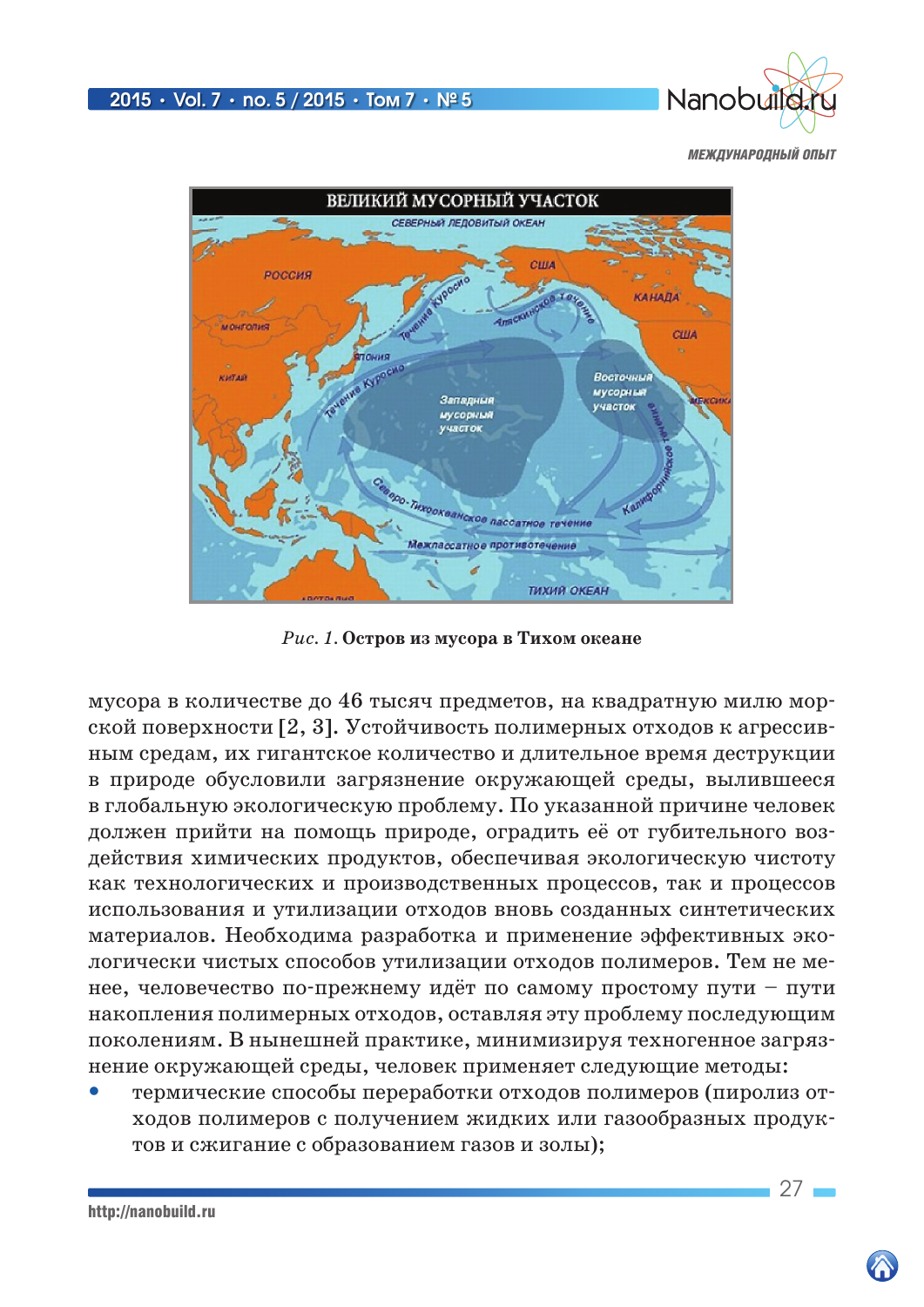

 накопление отходов полимеров на полигонах и захоронение в могильниках с отравлением тем самым почвы.

Очевидно, что традиционные подходы к проблеме утилизации полимерных отходов неизбежно приводят к загрязнению окружающей среды. Наиболее проблемными в этом плане являются отходы политетрафторэтилена (ПТФЭ), накапливающиеся в окружающей природе и достигающие, в связи со сложностью утилизации,  $40\%$  от объема его производства [4, 5, 6, 7]. По данным компании The Freedonia Group Inc., мировой рынок фторполимеров стабильно растет (рис. 2).

Лидирующее место по производству фторполимеров занимают США, на втором месте – Западная Европа, третье место принадлежит Китаю; с 2000 года мировое потребление фторполимеров растет на  $5-6\%$ ежегодно в машиностроительной, электротехнической, нефтедобывающей и других сферах промышленности [8,9]. Именно по причине высокой востребованности ПТФЭ в высокотехнологичных отраслях важно совершенствование процессов производства и использования фторполимеров, а также создание эффективных технологий рециклинга и возврата ПТФЭ в эксплуатацию на основе современных научных исследова-



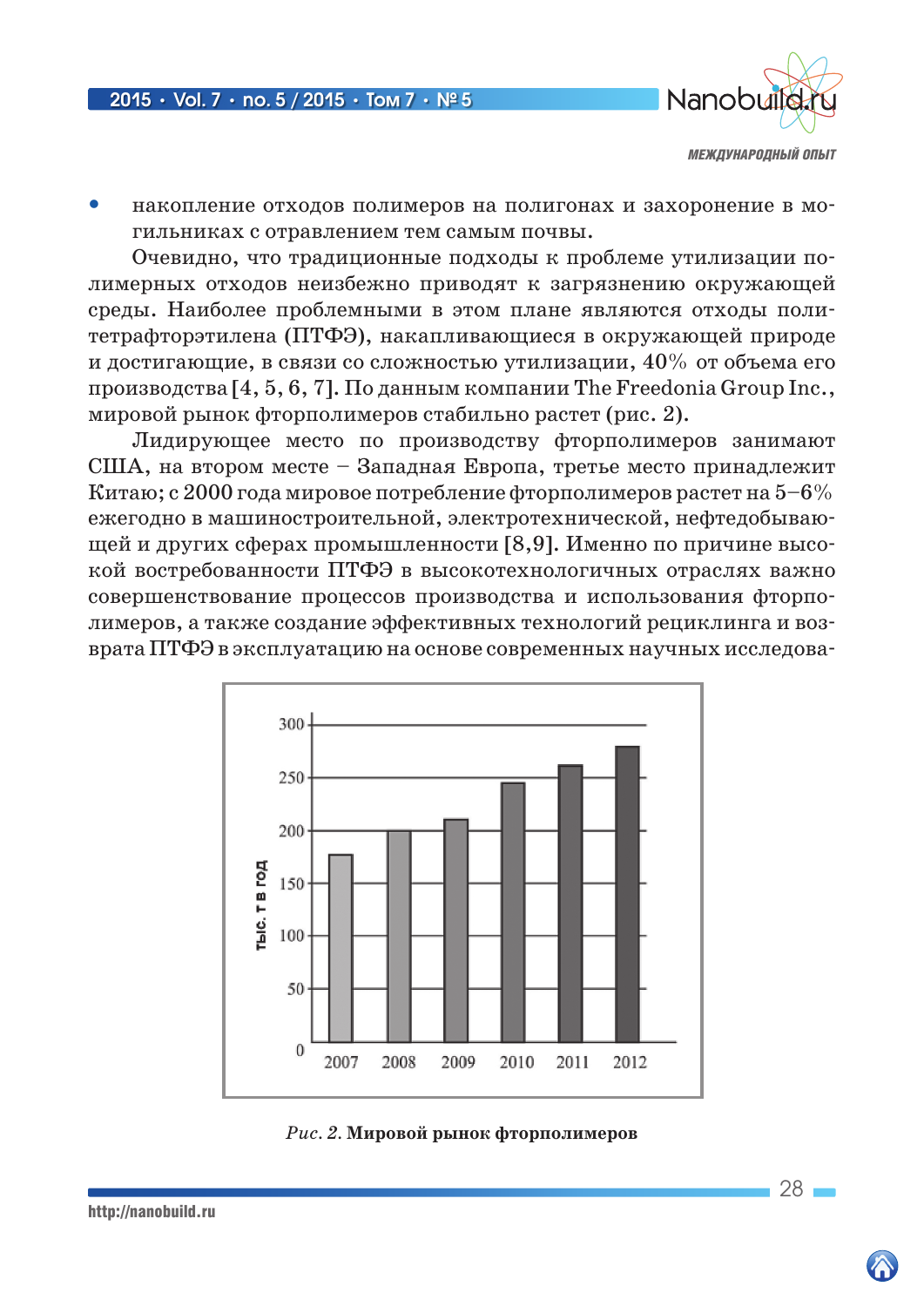

ний [10]. Мировое производство и потребление ПТФЭ в количественном отношении ниже, чем у доминирующей на мировом рынке четверки полимеров (ПЭ, ПП, ПС, ПВХ), но в своей нише его применение считается наиболее эффективным и даже безальтернативным. Для переработки отходов ПТФЭ весьма актуальны подходы, связанные с размерными эффектами, используемыми в нанотехнологиях и обеспечивающими создание принципиально новых научно-технических решений и методов. Учитывая высокую стабильность ПТФЭ, целесообразно переводить отходы ПТФЭ из макросостояния в удобные для применения в дальнейшей переработке микро- и ультрадисперсное состояния, в которых этот материал также может быть применён в составе композиционных материалов различного назначения.

Актуальность проблемы утилизации отходов полимеров в целом и ПТФЭ в частности ставит мировому научно-техническому сообществу задачу создания высокопродуктивных безотходных технологий, обеспечивающих стабильную, экономичную и экологически чистую переработку отходов ПТФЭ.

# ПТФЭ и методы переработки

Для наиболее полного понимания сущности проведенных работ приводим немного информации о том, что представляет собой ПТФЭ.

Политетрафторэтилен является высокомолекулярным соединением. Макромолекула ПТФЭ состоит из большого числа групп  $CF_{2}$ , соединенных химическими связями. Полимеризацию мономера (ТФЭ) осуществляют различными методами. Наиболее распространенным является метод полимеризации ТФЭ в водной среде в присутствии инициаторов: персульфитов аммония, натрия или калия при давлении 5,0 МПа. Данный процесс является экзотермическим и характеризуется выделением теплоты – 25 ккал на 1 моль  $CF_2 = CF_2$ . Продукт полимеризации представляет собой рыхлый, волокнистый, легко комкующийся порошок белого цвета [6].

Макромолекула ПТФЭ представляет собой цилиндрическую спираль, внешняя оболочка которой сформирована атомами фтора. Спиральная форма макромолекулы обусловлена тем, что имеющий большой радиус атом фтора из-за стерических затруднений не укладывается в интервал 0,254 нм, соответствующий промежутку между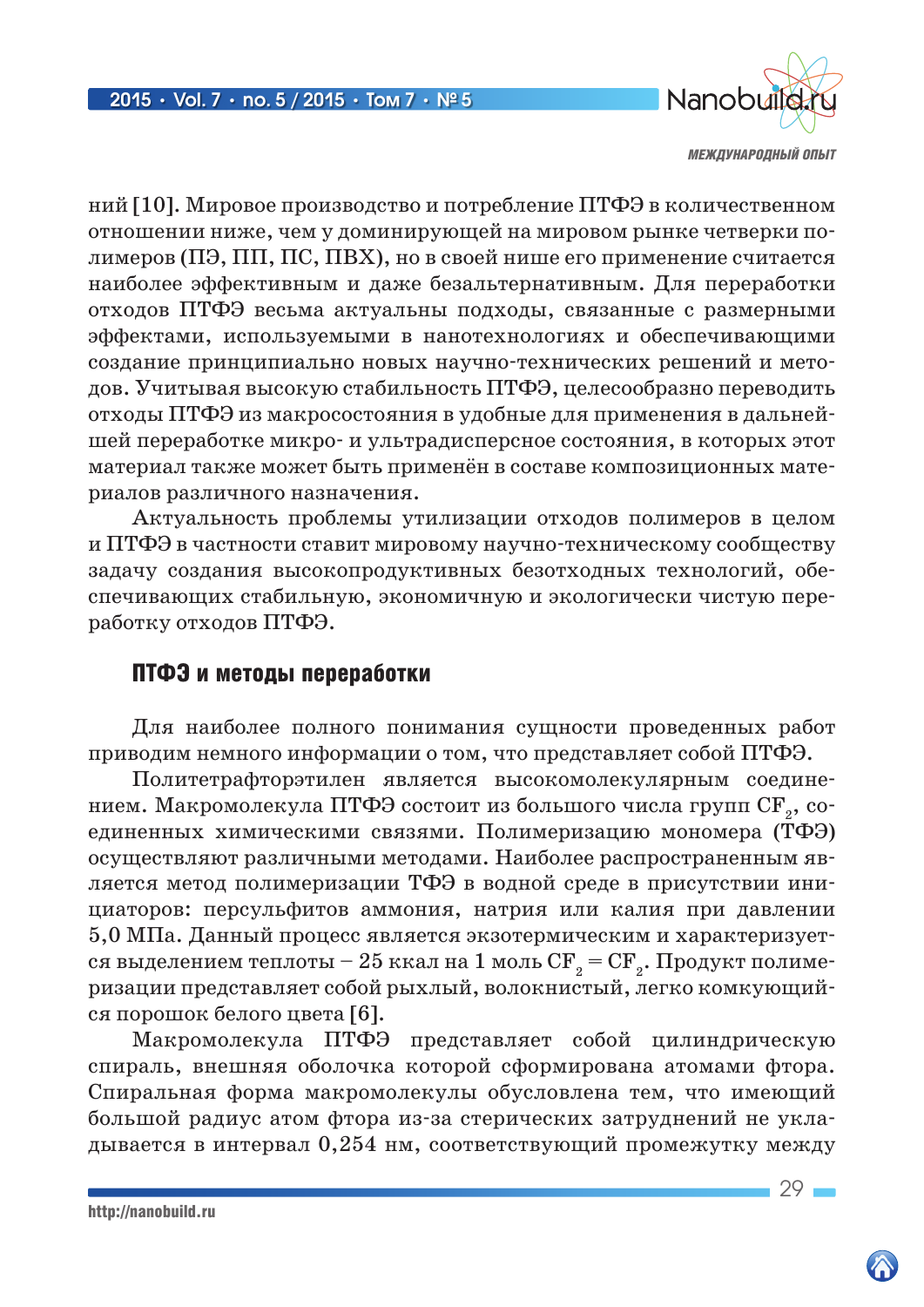

двумя атомами углерода основной цепи. Каждая связь С-С при повороте от плоскости, обусловленном наличием двух присоединённых атомов фтора, приблизительно на 17° увеличивает это расстояние до 0,27 нм, что коррелирует к двум радиусам атома фтора. Этим же обусловлены уникальная химическая стойкость, полное отсутствии адгезии, низкое трение и высокая пластичность при низких температурах. Уникальной особенностью ПТФЭ является то, что при его нагреве выше температуры плавления кристаллитов (600°К) не происходит его переход из высокоэластического состояния в вязкотекучее, как это характерно для других термопластов. При постепенном охлаждении от температуры плавления или несколько более высокой происходит кристаллизация ПТФЭ.

ПТФЭ является наиболее термостойким из термопластов, механизмы его термической деструкции хорошо изучены и описаны в [11]. В вакууме при температуре 773°К и более макромолекула ПТФЭ деструктирует с выделением тетрафторэтилена. В интервале температур 473-678°К количество выделяющихся газообразных продуктов очень мало, и их не удается полностью идентифицировать. При температуре выше 698°К скорость разложения ПТФЭ существенно повышается. Уникальная химическая стойкость ПТФЭ объясняется высокой прочностью связи С-F и недоступностью связи С-С для действия химических реагентов вследствие её плотного экранирования спирально расположенными атомами фтора. Строение молекулы определяют низкий уровень сил межмолекулярных связей и адгезионного взаимодействия ПТФЭ с другими материалами. Особые физико-химические свойства ПТФЭ позволяют эксплуатировать изделия из него в агрессивных средах в температурном диапазоне от 4 до  $533^{\circ}$ К, при этом верхний предел температуры эксплуатации определяется сохранением параметров характеристик физико-механических свойств. Фторопластовые изделия характеризуются высокими диэлектрическими и триботехническими характеристиками (коэффициент трения <0.05). Значение коэффициента трения на уровне 0,04...0,05 действительно при трении образцов по углеродистой стали без смазки при скорости скольжения до  $1-10^{-2}$  м/с. Увеличение температуры вызывает снижение коэффициента трения ПТФЭ, что выгодно отличает данный материал от других полимеров, у которых при повышении температуры коэффициент трения без смазки, как правило, увеличивается [12].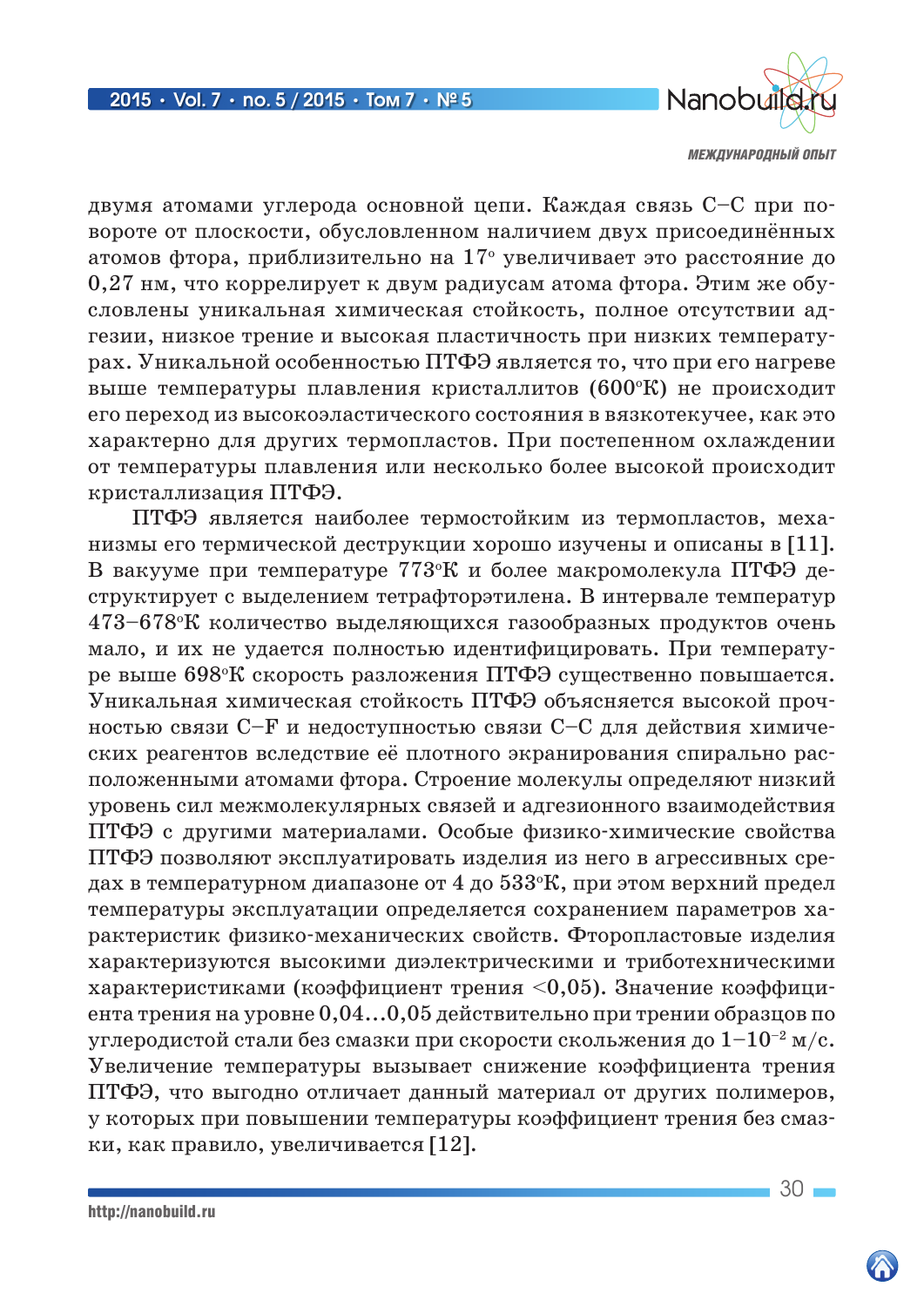

Все вышеуказанные качества обуславливают то, что производство микропорошков ПТФЭ в виде различных торговых марок в США, Японии и Западной Европе исчисляется тысячами тонн. Например, компания DuPont выпускает ультрадисперсный порошок ПТФЭ под фирменными наименованиями Zonyl, Fluoroadditive 1100 и TEFLON MP, DuPont Krytox (США) – гранулированные порошки Teflon PTFE, Lubrizol Corporation (США) – дисперсии FLUOTRON, Western Reserve Chemical corporation (США) – порошок PTFE Plastolon P-550, Shamrock Technologies Inc (США) – порошки ряда Fluoro PTFE Micronized (средний размер частиц 1–2 микрона), коллоидные дисперсии ряда NanoFLON PTFE, микропорошки ПТФЭ «Форум» и «Томфлон» (компании ООО «Форум» и ООО НПФ «Томфлон» (РФ), компания Daikin – под именем Polyflon L-5, компания Ausimont – микропорошок Polymist F5, фирма Dyneon производит Hostaflon TF, компания Imperial Chemical Industry – Fluon FL, компания ICI (США) производит коммерчески доступный продукт, известный как FLUOROGLIDE FL 1700, компания Solvay Solexis Inc (Italy) производит PTFE марки Algoflon, компания «Dongyue Polymer Material Co.Ltd» (Китай)– порошок ПТФЭ марок MS-II, WZ-II, MS-III, WZ-III, MS-IV, WZ-IV, MS-V, WZ-V.

Как уже упоминалось, наиболее удобным состоянием ПТФЭ для переработки является мелкодисперсный порошок. Известные способы получения порошкообразного ПТФЭ различной степени дисперсности в зависимости от технологии подразделяются на синтетические, механические, радиационные, лазерные, термические, термогазодинамические [13, 14].

Сущность синтетических способов состоит в синтезе из тетрафторэтилена суспензионным или эмульсионным методами суспензий и органогелей ПТФЭ с размерами частиц 3–5 мкм [15]. Способы достаточно производительны и используются в промышленной практике, однако сложны в технологическом отношении, требуют реагентов высокой чистоты, обуславливающих высокую стоимость получаемого продукта. Кроме того, затруднено получение частиц более мелкого размера. Выделение частиц из суспензий в сухом виде приводит к их агломерированию. Естественно, данный способ не может применяться для переработки вторичного ПТФЭ с целью получения микродисперсного порошка.

Механические способы основаны на механическом измельчении крупных образцов ПТФЭ с помощью специальных мельниц или при со-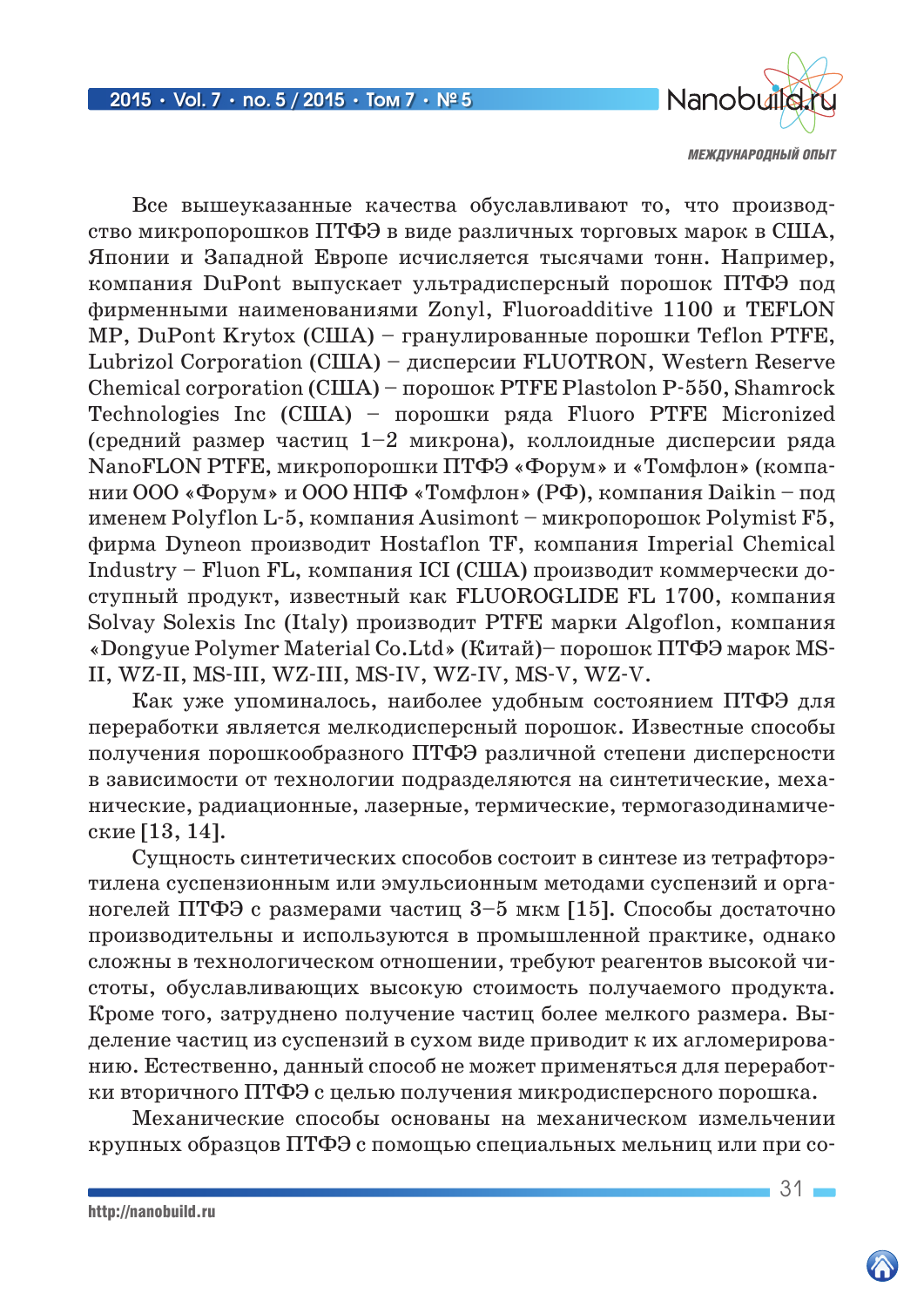

ударении частиц в сверхзвуковых газовых потоках. Этот способ измельчения эффективен для хрупких материалов, таких, каким ПТФЭ становится при температуре ниже жидкого азота. Размеры частиц порошка, получаемого названным способом, имеют большой разброс и находятся в диапазоне 5–100 мкм; регулирование размера частиц и получение монофракционного продукта затруднено. Исследованиями установлено, что одного лишь механического размола исходного сырья недостаточно для достижения необходимой степени микродисперсности. Например, порошок Microflon, производимый предприятием MikroTechnik GmbH (ФРГ). Характеристики фракционного состава порошка Microflon, получаемого при размоле, подтверждают изложенное выше.

*Таблица 1*

| Ряд в µт    | доля  |
|-------------|-------|
| $0 - 10$    | 1,6%  |
| $10 - 13$   | 2,3%  |
| $13 - 18$   | 3,7%  |
| $18 - 24$   | 5,6%  |
| $24 - 32$   | 10,3% |
| $32 - 44$   | 26,1% |
| $44 - 60$   | 33,2% |
| $60 - 81$   | 14,3% |
| $81 - 110$  | 2,1%  |
| $110 - 150$ | 1,0%  |
| $150 - 200$ | 0,01% |

### **Распределение размера частиц Mikroflon**

График фракционного распределения частиц Mikroflon (см. рис. 3) показывает, что большая доля полученных частиц входит в размерный диапазон между 30 и 60 µm.

Радиационный способ получения дисперсных частиц основан на низкой устойчивости ПТФЭ к ионизирующим излучениям. Деструкция массивных образцов ПТФЭ происходит вследствие разрыва макромолекул под действием потока частиц или γ-квантов [16]. Облучение образцов ПТФЭ приводит к уменьшению молекулярного веса продукта в 10–30 раз и обеспечивает получение порошкообразных частиц порошка с размером до 5 мкм.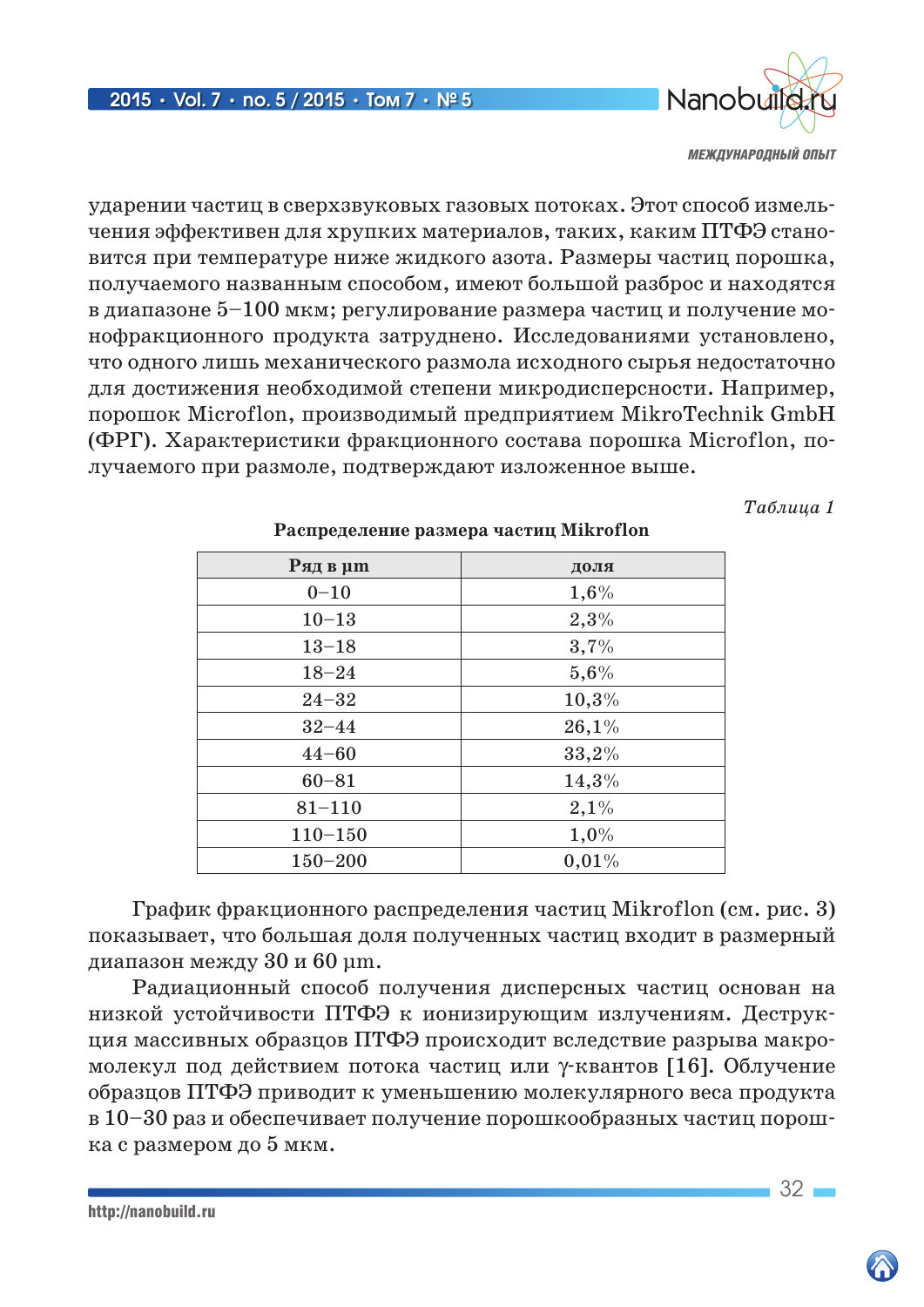



*Рис. 3.* **Фракционирование частиц Mikroflon**

Радиационная технология получения дисперсных частиц является общепринятой в мире и, по мнению ООО «Фторполимерные технологии», наиболее эффективной в коммерческом плане. Упомянутая компания разработала электронно-лучевую технологию производства ультрадисперсного ПТФЭ и пластичных смазок на его основе и в 2004 году произвела первую опытно-промышленную партию порошка ПТФЭ, который был зарегистрирован под торговой маркой TOMFLON™. В отличие от стандартного ПТФЭ, производимого в России, микронный размер частиц порошка ТОМФЛОН делает возможным его широкое применение в сферах, непосредственно не связанных с традиционным использованием фторполимеров. Применяемый в виде добавки микропорошок TOMFLONTM обладает весьма ценным качеством сообщать свои свойства модифицируемой субстанции. Его применение эффективно в части снижения трения, повышения износостойкости, повышения коррозионной стойкости, увеличения термостойкости.

Лазерные способы предполагают локальную деструкцию массивного образца ПТФЭ под действием лазерного облучения. В работе оценивается принципиальная возможность существования способа. Возможность его широкого применения проблематична по причинам низкой производительности и высокой стоимости [15].

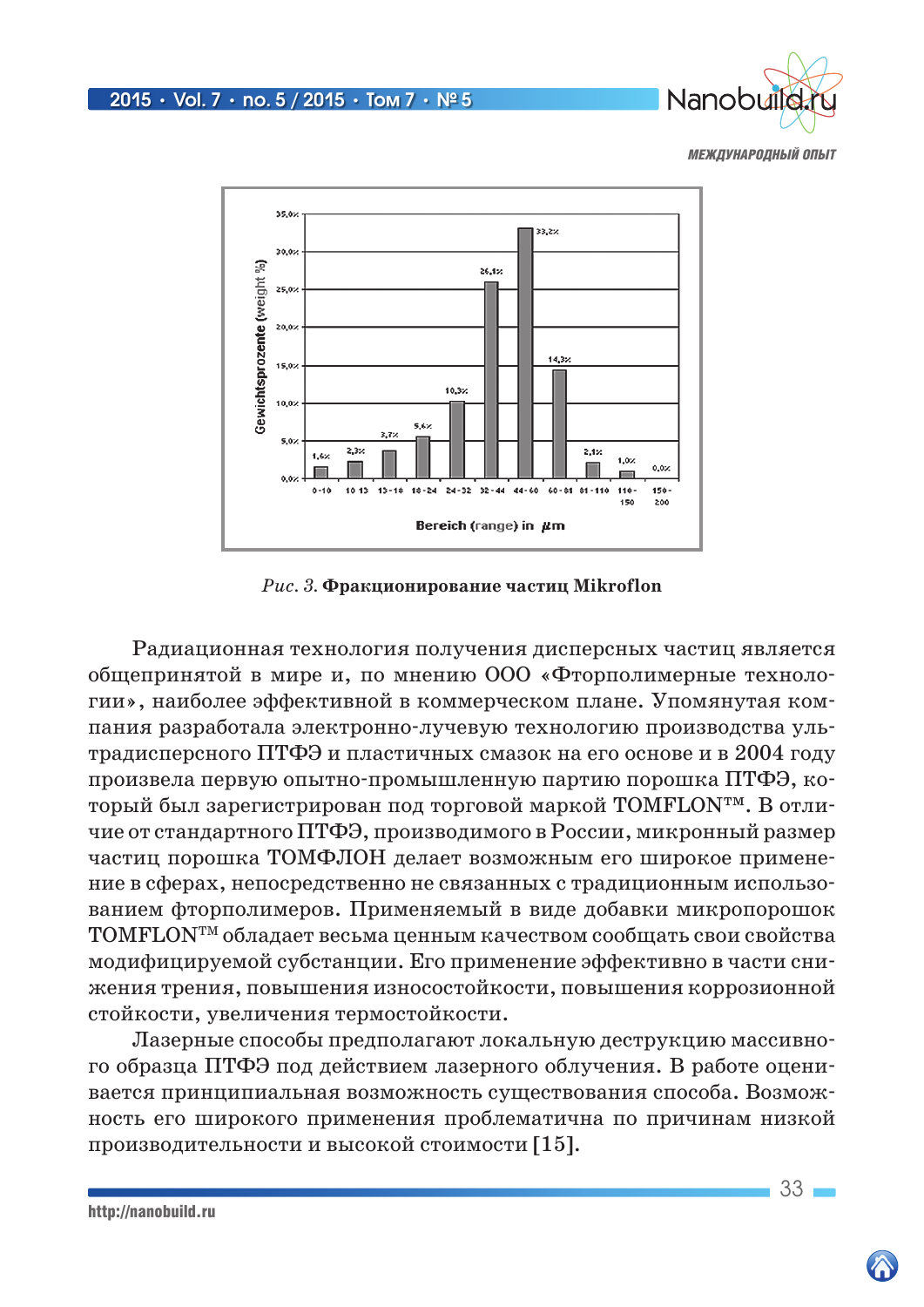

Политетрафторэтилен (ПТФЭ) – самый термостойкий из всех гомополимеров. Термическая деструкция ПТФЭ изучена и обобщена в работе [17]. Политетрафторэтилен при пиролизе распадается на тетрафторэтилен (ТФЭ), выход которого составляет  $90\%$ , гексафторпропилен (ГФП) и октафторциклобутан [18]. В воздушной среде основными продуктами термоокислительной деструкции ПТФЭ являются ТФЭ, ГФП, перфторизобутилен, HF, CO, CO<sub>2</sub> [19–23]. Состав продуктов, полученных при разложении ПТФЭ в атмосфере различных газов, изучен в работе [24]. Существует мнение, что термические способы диспергирования основаны на реполимеризации мономера (газообразного тетрафторэтилена (ТФЭ) или других продуктов разложения ПТФЭ, образующихся в процессе термодеструкции). Однако этот процесс возможен только при избыточном давлении ТФЭ и наличии условий полимеризации. Выход конечного продукта в указанных способах чрезвычайно низок, что исключает их практическое использование для производства порошкообразного ПТФЭ в необходимых масштабах.

В Институте химии Дальневосточного отделения Российской академии наук (Владивосток) совместно с Институтом катализа Сибирского отделения Российской академии наук (Новосибирск) кандидатом химических наук А.Е. Цветниковым и сотрудниками разработан термогазодинамический (ТГД) метод, который частично решает отмеченные выше проблемы и может обеспечить промышленное производство ультрадисперсного политетрафторэтилена (УПТФЭ), регулируемого по качеству. Разработанная технология отличается от известных, т.к. базируется на новых подходах к механизму термодеструкции ПТФЭ.

Общепринятым считается утверждение, что при нагреве блочный ПТФЭ разлагается на мономеры тетрафторэтилена  $(\mathrm{C}_2\mathrm{F}_4)$  в газовой фазе [23, 25]. Количество образующегося мономера зависит от температуры. Ниже 678°К оно незначительно, а выше 773о К наблюдается разложение исходного ПТФЭ и образование газовой фазы. Механизм разложения двухстадийный. Первая стадия заключается в индуцировании свободного радикала, вторая – в отщеплении мономера от свободнорадикального конца полимерной цепи.

Поскольку неспаренный электрон остается в полимерной цепи, то очевидна возможность многих повторений стадии отщепления мономера. Инициирование процесса деструкции макромолекул ПТФЭ проис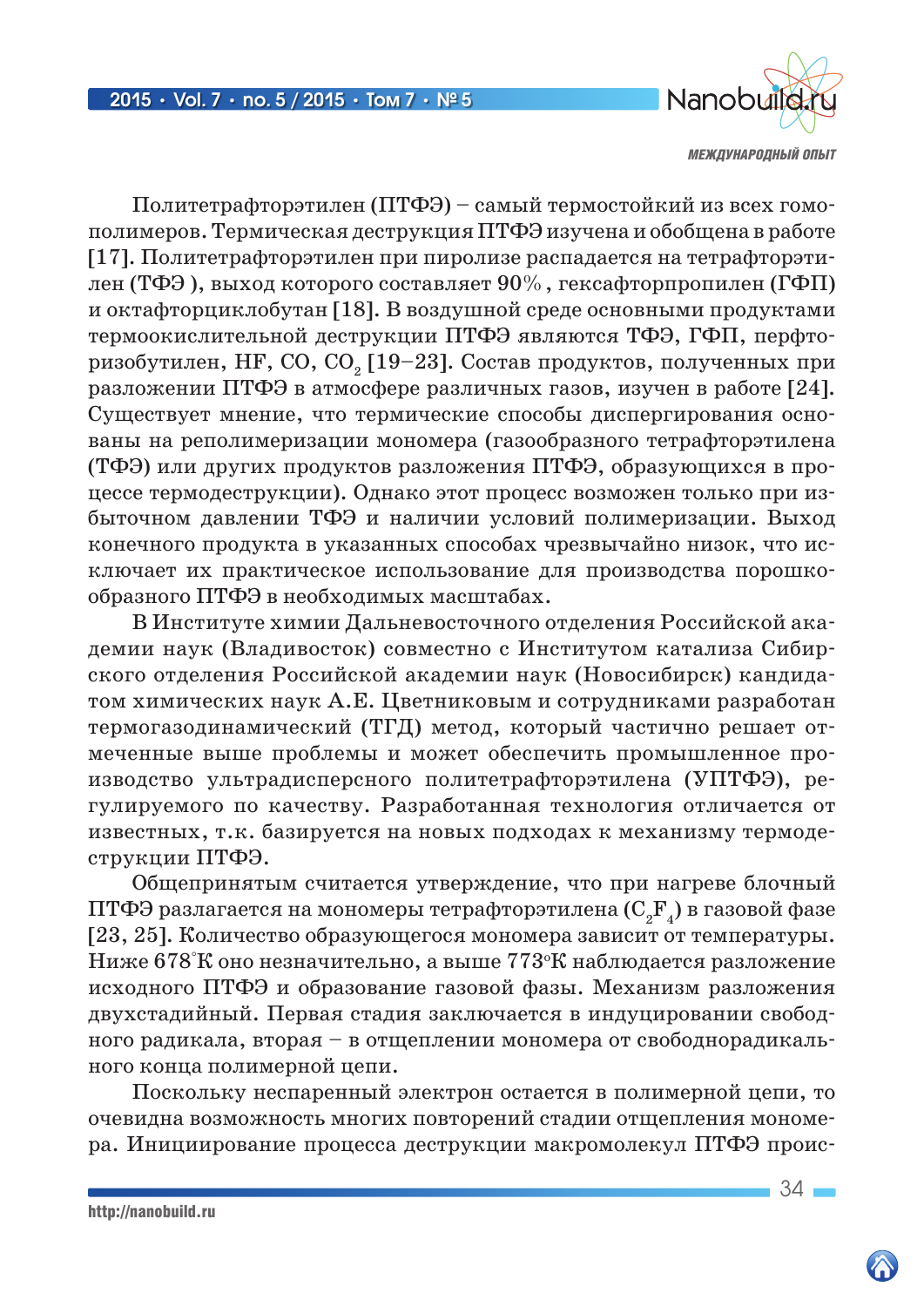2015 **•** Vol. 7 **•** no. 5 / 2015 **•** Том 7 **•** № 5



*МЕЖДУНАРОДНЫЙ ОПЫТ*



*Рис. 4.* **Индуцирование свободного радикала**



*Рис. 5.* **Отщепление мономера от свободного радикала**

ходит за счет термического разрыва более слабых углерод-углеродных связей (–С–С–) на напряженных участках полимерной цепи,таковыми могут быть, например, участки изгиба. С повышением температуры разрушаются и обычные связи углеродной цепи (–С–С–). Обычно предполагают, что термодеструкция полимерной цепи происходит внутри блока с выделением лишь газообразных мономеров, а процесс в этом случае зависит от формы и размеров исходного материала, состава и давления окружающей газовой среды [26]. Установлено, что реальный процесс термодеструкции блочного ПТФЭ является более сложным, что подтверждается экспериментальными и теоретическими исследованиями [27–31].

Получаемые указанным способом порошки ПТФЭ представляют собой смесь различных фракций с размером частиц от 0,15 до 1 мкм и более. Экспериментальные данные подтверждают невозможность получения пиролитическим методом однородного по фракционному составу и молекулярной структуре микродисперсного порошка ПТФЭ. В настоящее время технология производства ультрадисперсного ПТФЭ термогазодинамическим методом (ТГД), а также продуктов на его основе защищена рядом патентов Российской Федерации и товарных знаков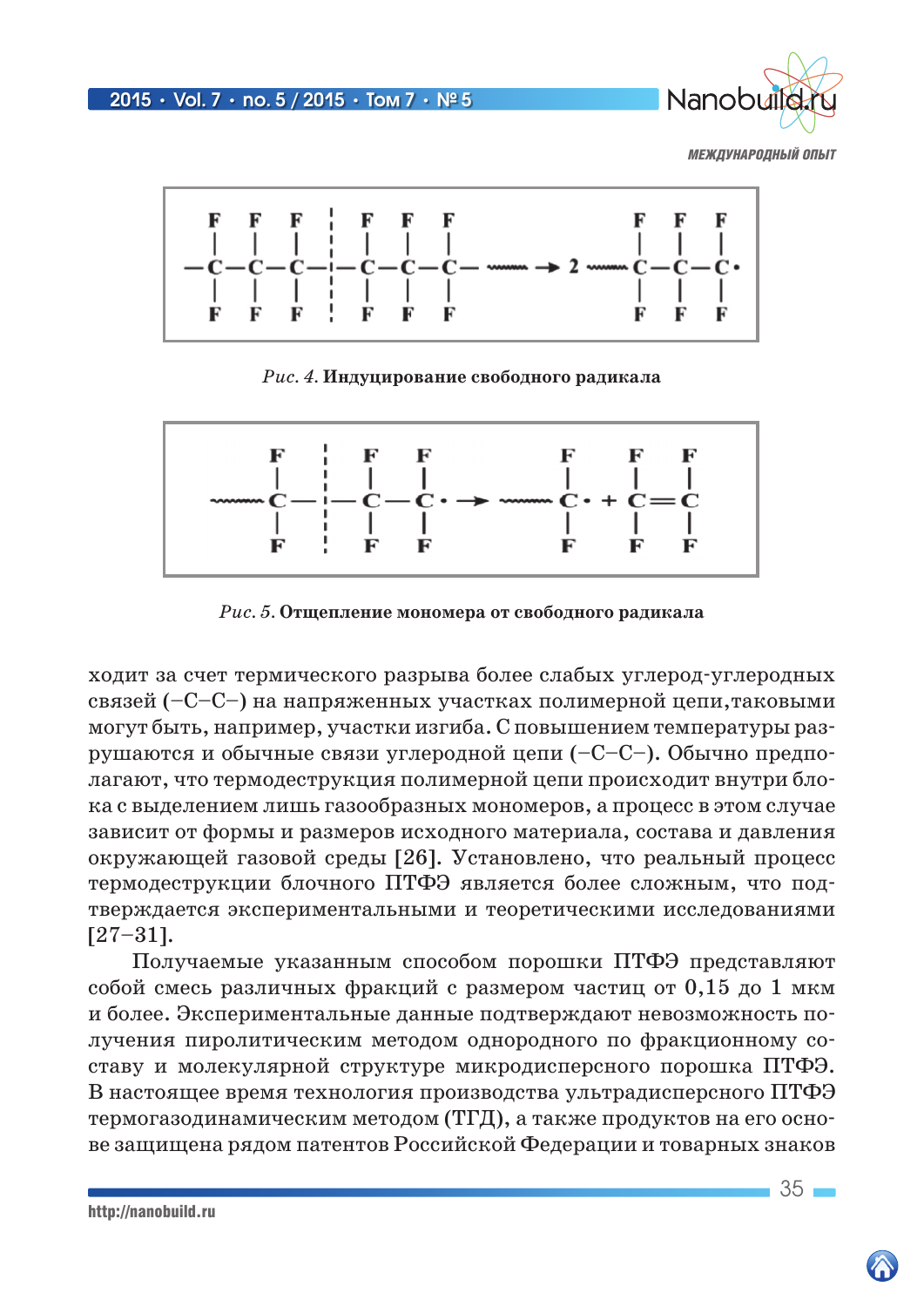

[27–32]. Проведены комплексные исследования состава и строения продуктов ТГД-синтеза – ультрадисперсного политетрафторэтилена (УП-ТФЭ) (торговая марка продукта «Форум»).

Пиролитическое разложение ПТФЭ с последующей конденсацией продуктов разложения согласно ТГД-методу обеспечивает получение ультрадисперсного порошка ПТФЭ, содержащего продукты рекомбинации и неполного разложения ПТФЭ, но с малым выходом  $(25-30\%$ от массы сырья). При этом остальное сырье переходит в газообразную фазу, а получаемый порошок ПТФЭ представляют собой смесь различных фракций с размером частиц от  $0,15$  до 1 мкм и более. По указанным причинам, а также в связи с высокой энергоёмкостью и недопустимым загрязнением атмосферы газообразными фторсодержащими продуктами, производство микродисперсного порошка ПТФЭ в промышленных масштабах ТГД-методом нецелесообразно.

Все вышеперечисленные способы имеют ограничения для получения качественного дисперсного продукта на основе ПТФЭ. Для улучшения качества порошка ПТФЭ используют совокупность способов. Например, дополнительная механическая обработка порошка, полученного радиационным способом, позволяет уменьшить размеры частиц до 1–3 мкм.

С целью разработки высокопродуктивного и экологически чистого метода получения микродисперсного порошка ПТФЭ сотрудниками предприятия ООО «ТАРК» были проведены исследовательские и экспериментальные работы в следующих направлениях:

- исследование методов диспергирования ПТФЭ в ультра- и микродисперсные порошки, обеспечивающие продуктивный рециклинг вторичного ПТФЭ;
- создание научно обоснованных методов получения ультра- и микродисперсных порошков ПТФЭ и оборудования для их реализации.

# Абразивное измельчение

В ряду механических методов измельчения ПТФЭ практически неисследованным является процесс абразивного измельчения. С целью проверки возможности применения абразивного измельчения для получения мелкодисперсного ПТФЭ и определения оптимальных параметров названного процесса предприятием ООО «ТАРК» были проведены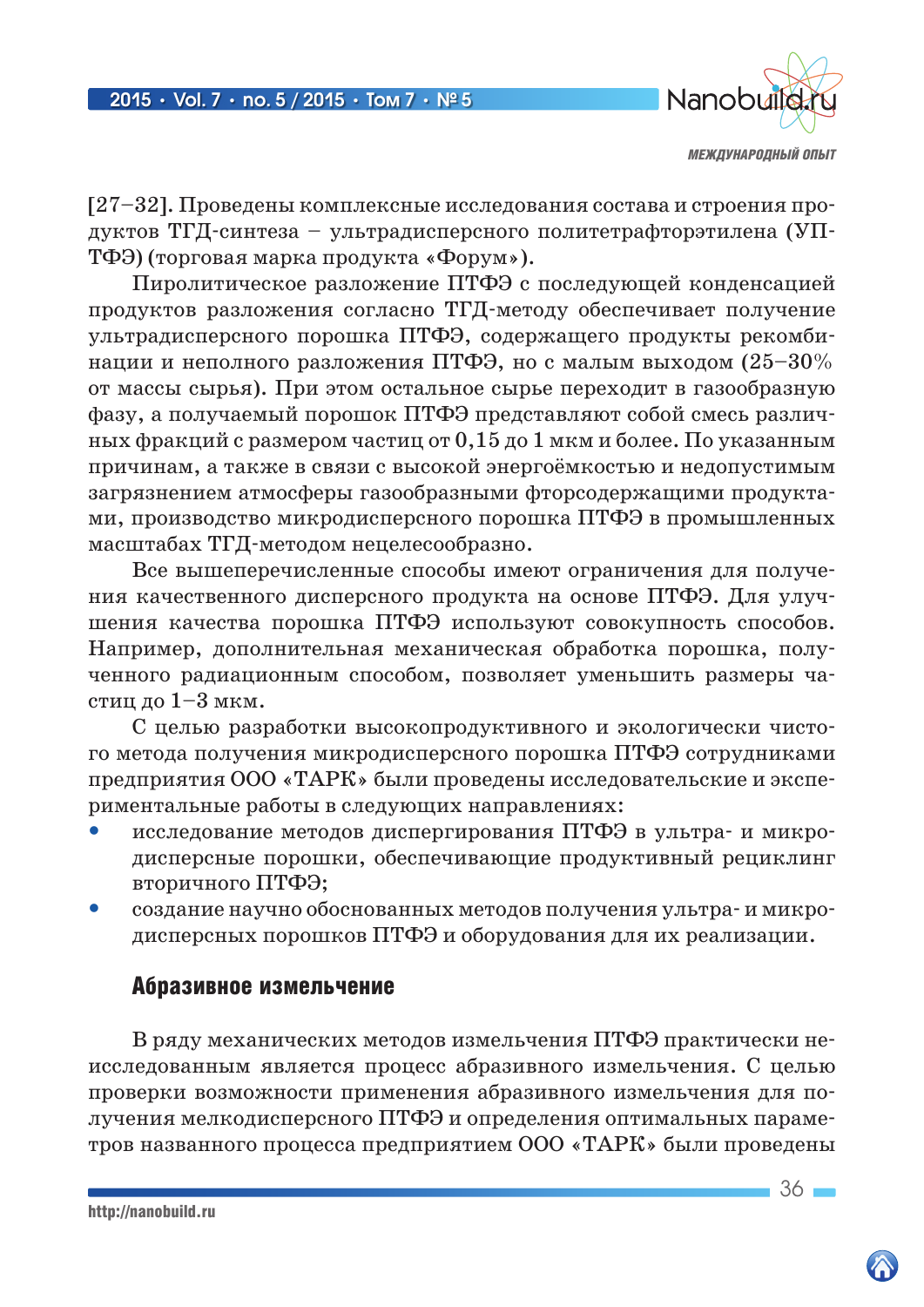

исследования процесса абразивного измельчения ПТФЭ с использованием абразивного инструмента различной геометрической формы, содержащего рабочий слой из абразивных зерен, скрепленных между собой связкой. К абразивным инструментам относятся шлифовальные круги, шлифовальные головки, бруски, сегменты, абразивные ленты.

Как известно, молекулярная масса ПТФЭ находится в диапазоне 140 000–500 000 у.е. Длина связи –С–С– в углеродной цепи ПТФЭ равна 0,27 нм. Соответственно, длина макромолекулы может быть от 3787 до 13450 нм. Молекулярные цепочки указанной длины могут быть достаточно успешно разрушены механическими методами при условии минимизации влияния окружающих макромолекул ПТФЭ. Это становится возможным при разрушении кристаллитов ПТФЭ путём воздействия микроскопических режущих элементов, например, кристаллов. Известно также, что алмаз кристаллизуется в кубической системе, отвечающей самой плотной упаковке атомов и содержащей всего 18 атомов углерода. Именно прочная связь атомов углерода объясняет высокую твёрдость алмаза. В кристаллической решётке алмаза каждый атом связан с четырьмя соседними атомами, расположенными в вершинах правильного тетраэдра. Расстояние между соседними атомами С–С равно 0,27 нм. Постоянный размер кристаллической решетки ал-



*Рис. 6.* **Кристаллическая решетка алмаза**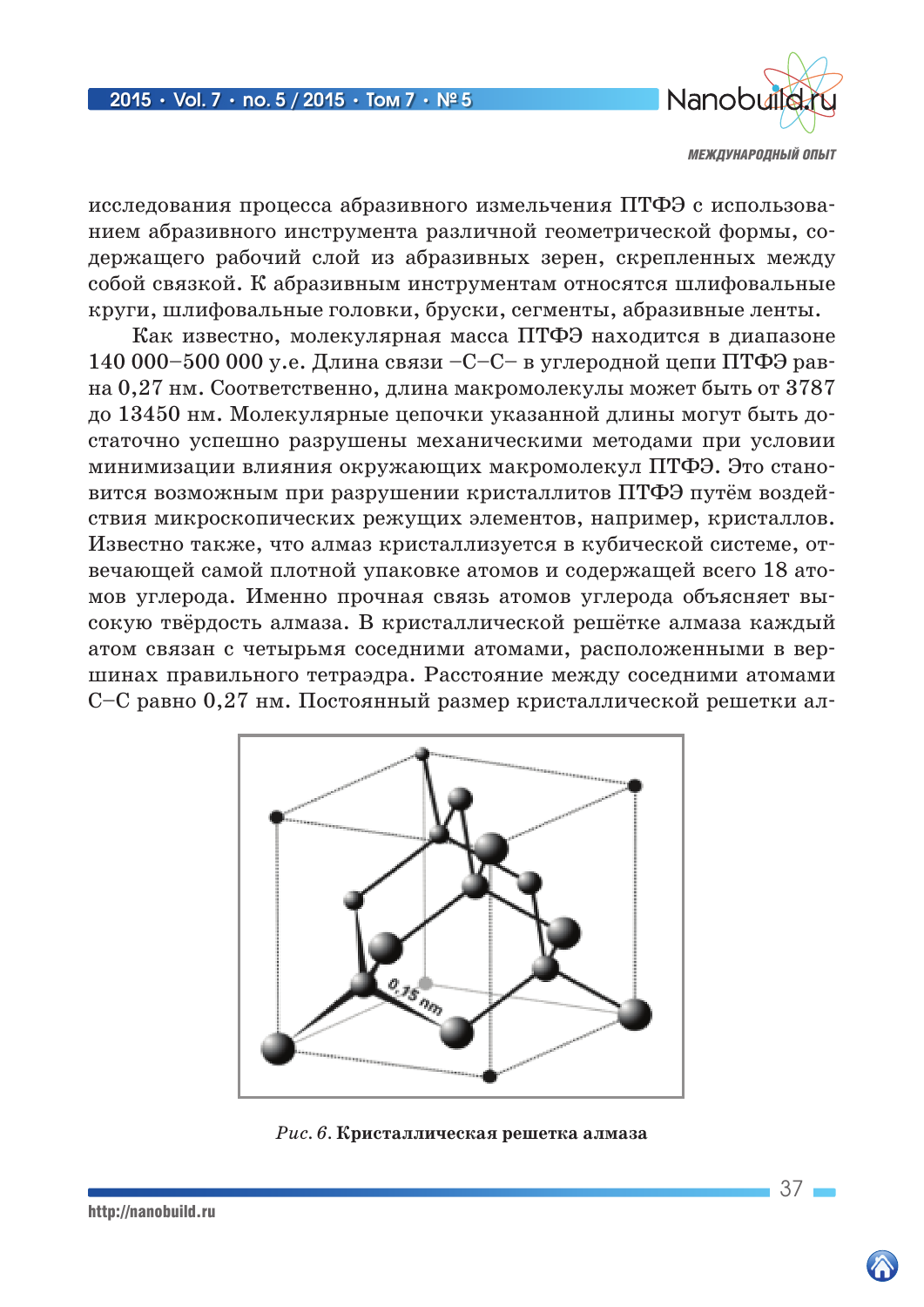

маза – 0,356 нм. Сопоставляя размеры режущих кристаллов алмаза и макромолекул ПТФЭ, мы видим, что абразивное измельчение ПТФЭ происходит на макромолекулярном уровне, что вполне приемлемо для дальнейшего получения субмикронных частиц ПТФЭ. Данное предположение было проверено экспериментально.

# *Абразивное измельчение с помощью ручного абразивного инструмента*

В начале исследований было проведено измельчение блока ПТФЭ вручную с помощью плоского стального и плоского алмазного надфилей. Улавливание полученных частиц осуществлялось с помощью кюветы, наполненной дистиллированной водой. Частицы ПТФЭ были изучены под микроскопом и сфотографированы. Во всех экспериментах в качестве масштабного элемента использовался волос толщиной 50 мкм.

В процессе проведения работ с помощью ручного абразивного инструмента установлено следующее:

- абразивное измельчение как начальная стадия технологического процесса диспергирования вторичного ПТФЭ достаточно продуктивно;
- абразивное измельчение с использованием ручного инструмента в виде стального и алмазного надфилей при различных скоростях обработки в диапазоне 0.05-0.6м/сек обеспечивает получение преимущественно крупных частиц ПТФЭ в виде стружки;
- алмазный инструмент обеспечивает наиболее высокую производительность процесса измельчения ПТФЭ.

# *Абразивное измельчение с помощью машинного абразивного инструмента*

Для измельчения бруска ПТФЭ использовался заточной станок, на котором устанавливались:

- 1. резиноалмазный круг;
- 2. обдирочный крупнозернистый круг диаметром 125 мм;
- 3. отрезной крупнозернистый круг диаметром 230 мм;
- 4. специально изготовленный стальной круг диаметром 145 мм и толщиной 13мм с нанесенным на цилиндрическую поверхность алмазным порошком на медно-никелевой связке.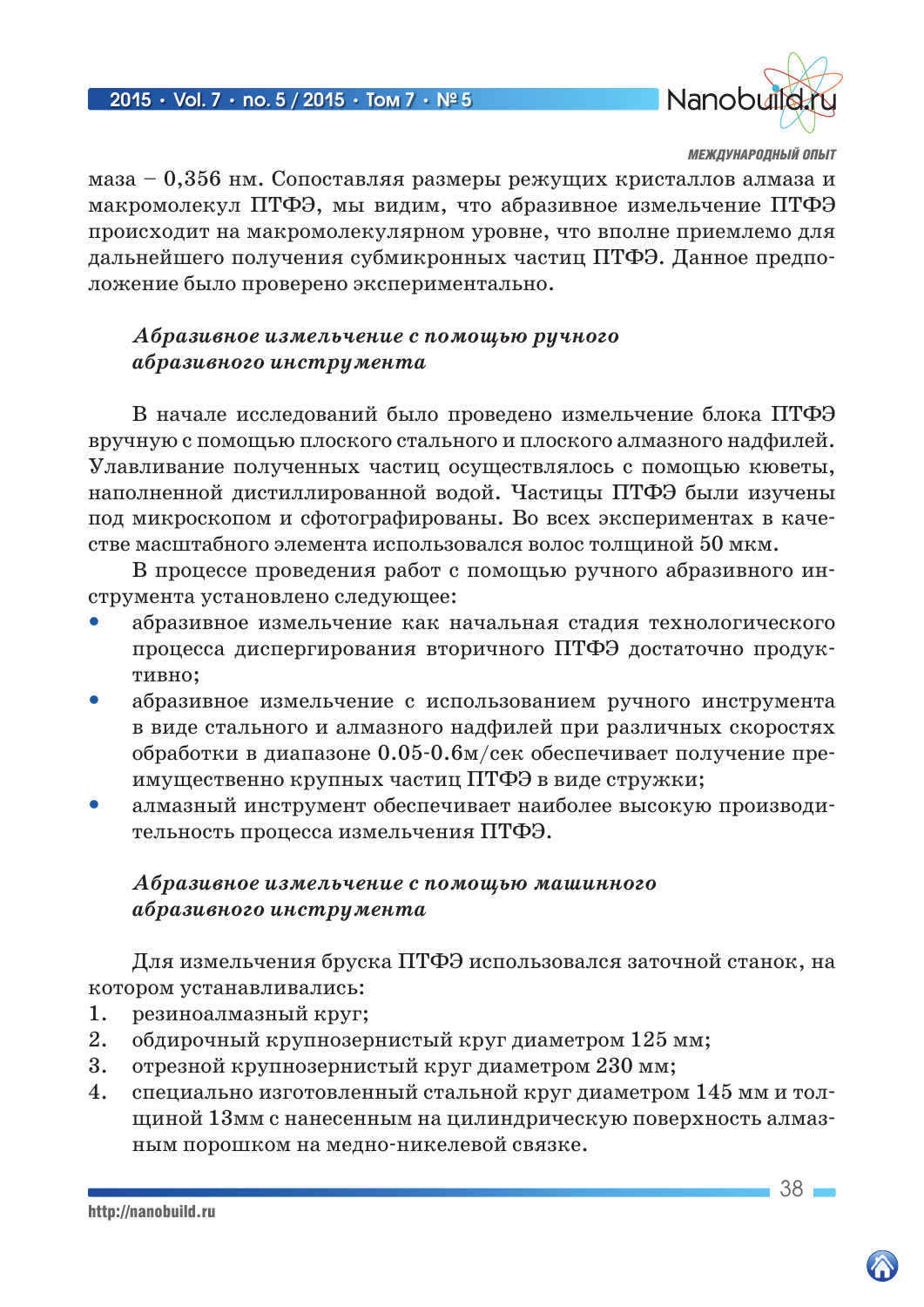

Проведенные эксперименты с помощью заточного станка при одинаковой частоте вращения шпинделя дали следующие результаты:

- 1. обработка бруска ПТФЭ резиноалмазным кругом проводилась с линейной скоростью 20 м/сек: в процессе обработки данный абразив засаливается фторопластом, что существенно снижает производительность процесса измельчения; алмазные частицы выпадают из абразивного круга;
- 2. обработка бруска ПТФЭ с использованием обдирочного крупнозернистого круга диаметром 125 мм с линейной скоростью обработки 18 м/сек: обнаружено значительное засаливание поверхности абразива и существенный нагрев обрабатываемого фторопластового блока; производительность процесса измельчения низкая;
- 3. обработка бруска ПТФ с использованием отрезного крупнозернистого круга диаметром 230 мм с линейной скоростью обработки 32 м/сек: износа инструмента не обнаружено; засаливание рабочей поверхности круга незначительное; нагрев фторопластового образца отсутствует; производительность процесса измельчения существенно выше, чем в предыдущих опытах, и составила примерно 0.03 мм/сек; количество летучих частиц достигло примерно  $20\%$ от общей производительности;
- 4. обработка бруска ПТФ с использованием специально изготовленного стального круга диаметром 145 мм и толщиной 13 мм с нанесенным на цилиндрическую поверхность алмазным порошком на медно-никелевой связке: измельченный продукт, получаемый при абразивном диспергировании алмазной поверхностью, представляет собой преимущественно частицы в виде стружки с поперечником 10…30 мкм и длиной до 200 мкм.

Производительность процесса абразивного диспергирования определена по результатам проведенных опытов. Приблизительно за 2 сек брусок сечением  $1 \text{cm}^2$  изнашивали кругом алмазной поверхностью толщиной 13 мм на глубину 1 мм, что составляет  $0.0125$  см<sup>3</sup>/сек или 0,02625 г/сек = 94,5 г/час.

Результаты экспериментальной оценки показали, что увеличение линейной скорости абразива от  $0,1...0,5$  до  $20$  м/сек приводит к уменьшению размера частиц, созданию наиболее оптимальной формы и повышению производительности процесса абразивного измельчения. Более того, увеличение линейной скорости абразива до 24 м/сек способству-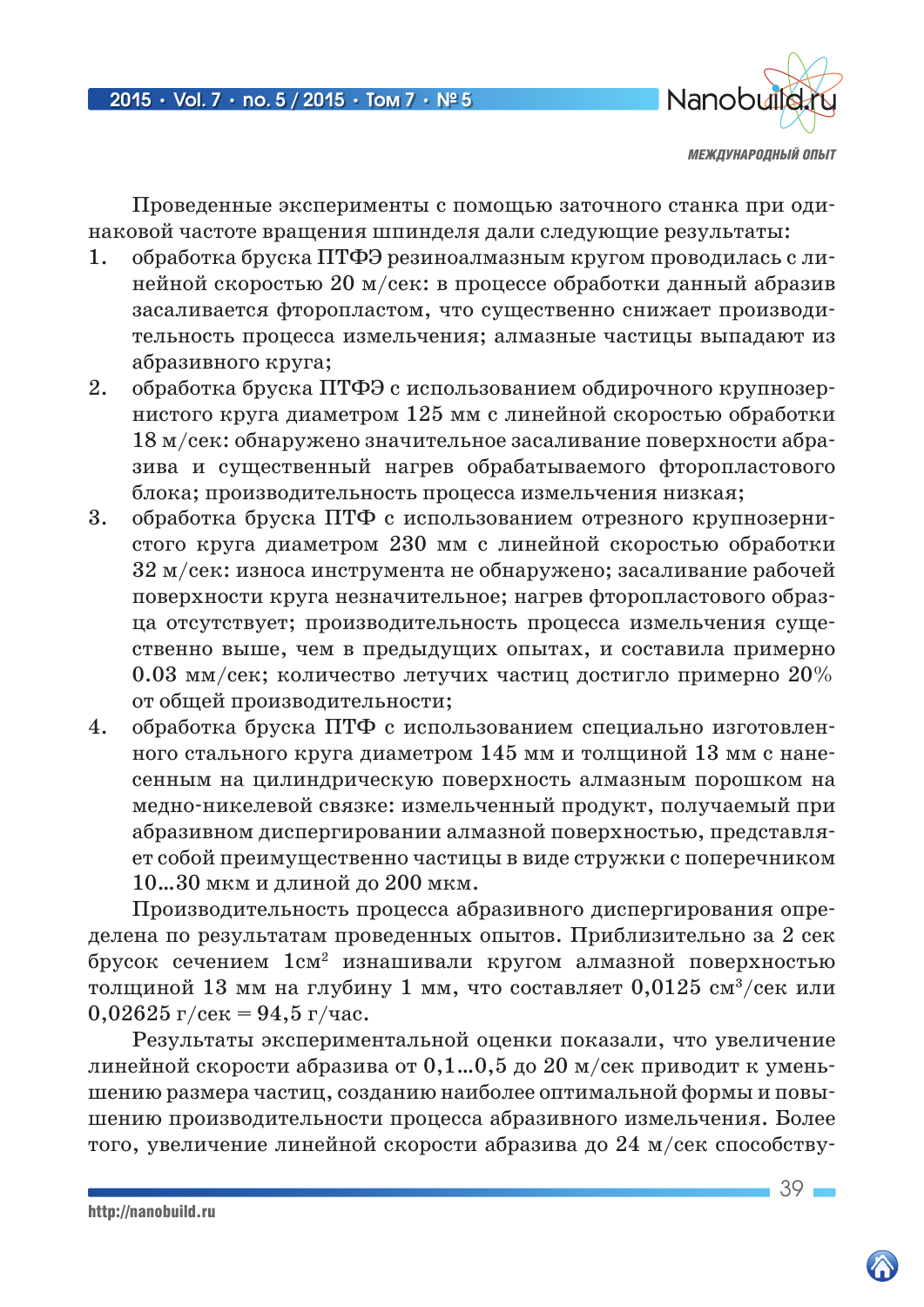

ет дальнейшему измельчению частиц. По мере повышения линейной скорости абразива от 24 до 32 м/сек количество легколетучих микродисперсных частиц возрастает до 20% от общего количества переработанного материала.

При этом были подтверждены:

- возможность получения микрочастиц из блочного ПТФЭ путем его абразивной обработки;
- достижение максимальной производительности процесса при условии применения алмазного абразивного инструмента;
- факт того, что основным параметром, определяющим размер частиц ПТФЭ, является линейная скорость режущей поверхности абразивного инструмента;
- эффективная величина линейной скорости режущей поверхности 30–40 м/сек и более.

Измельченный продукт, получаемый при абразивном диспергировании, представляет собой преимущественно частицы в виде стружки с поперечником 10…30 мкм и длиной до 200 мкм и их агломераты. Такая дисперсность вполне пригодна для переработки в формовые изделия. Однако для приготовления тонких суспензий лакокрасочных материалов, насыщения пористых деталей для подшипников скольжения, модификации смазочных материалов необходимо получать частицы ПТФЭ субмикронной дисперсности, имеющие компактную форму, близкую к сферической. Для этой цели в технологической цепи предусмотрена дальнейшая переработка частиц в аэромеханическом дезинтеграторе [33].

Основываясь на вышеизложенном, была сформирована концепция разрабатываемой технологии и принято решение о создании экспериментальной диспергирующей установки для отработки технологии диспергирования.

# Теоретические предпосылки

Целью, на достижение которой были направлены усилия исследователей, являлось создание энергоэффективной высокопроизводительной технологии, обеспечивающей наиболее полную переработку отходов блочного ПТФЭ в ультрадисперсный порошок. С этой целью были разработаны способ и оборудование для его осуществления.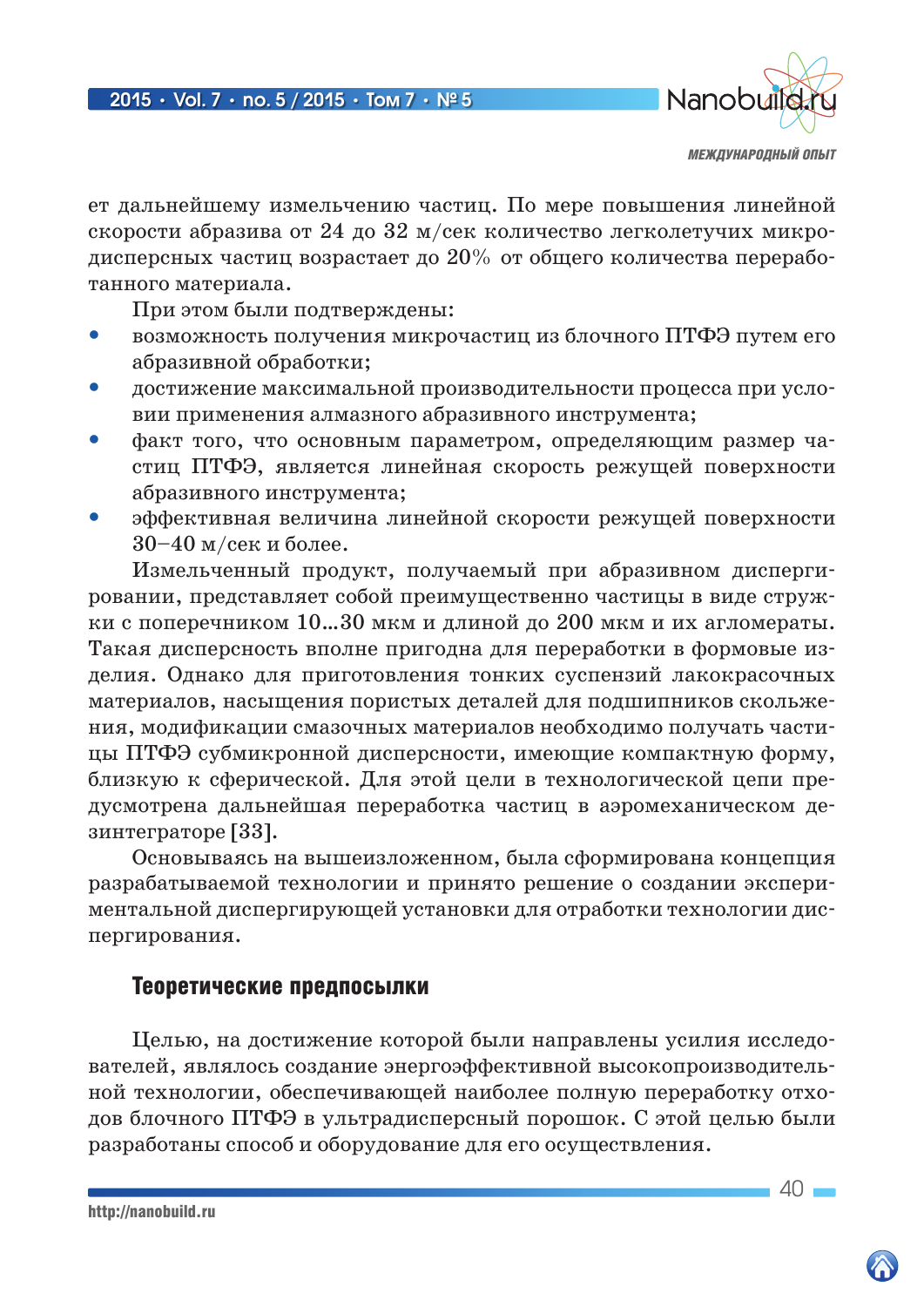

Концептуально разрабатываемая технология представляет собой последовательность процессов, включающую:

- абразивное истирание блочного ПТФЭ;
- подачу и удаление несущей газовой среды;
- формирование потоков частиц в объёме несущей газовой среды;
- разгон, соударение и вихревое аэродинамическое диспергирование волокнистых частиц ПТФЭ, полученных в результате абразивного истирания;
- оптимизацию формы и классификацию диспергированных частиц ПТФЭ за счёт одновременного воздействия на них центробежных и центростремительных сил, пульсирующих аэродинамических сил во встречных турбулентных потоках, чередующихся сжатии и разрежении газовой среды, а также воздействия знакопеременного температурного поля.

Реализация разработанного способа осуществляется в специально спроектированном роторно-вихревом агрегате (РВА), обеспечивающем:

- изменение физико-механических свойств перерабатываемого ПТФЭ за счёт уменьшения его молекулярного веса в результате абразивного измельчения;
- получение волокнистых частиц ПТФЭ и их агломератов своими размерами приближающихся к размерам частиц теломеров тетрафторэтилена;
- аэродинамический нагрев волокнистых частиц ПТФЭ в несущей газовой среде;
- генерирование пульсирующих аэродинамических сил во встречных турбулентных потоках;
- вихревое аэромеханическое диспергирование нагретых волокнистых частиц ПТФЭ;
- снижение поляризации в частицах ПТФЭ, за счёт термостимулирования релаксации внутримолекулярных напряжений;
- оптимизацию формы частиц ПТФЭ воздействием знакопеременных механических и температурных нагрузок;
- разделение получаемых ультрадисперсных частиц ПТФЭ по массе и удаление получаемых ультрадисперсных частиц ПТФЭ при одновременном воздействии на них центробежных и центростремительных сил.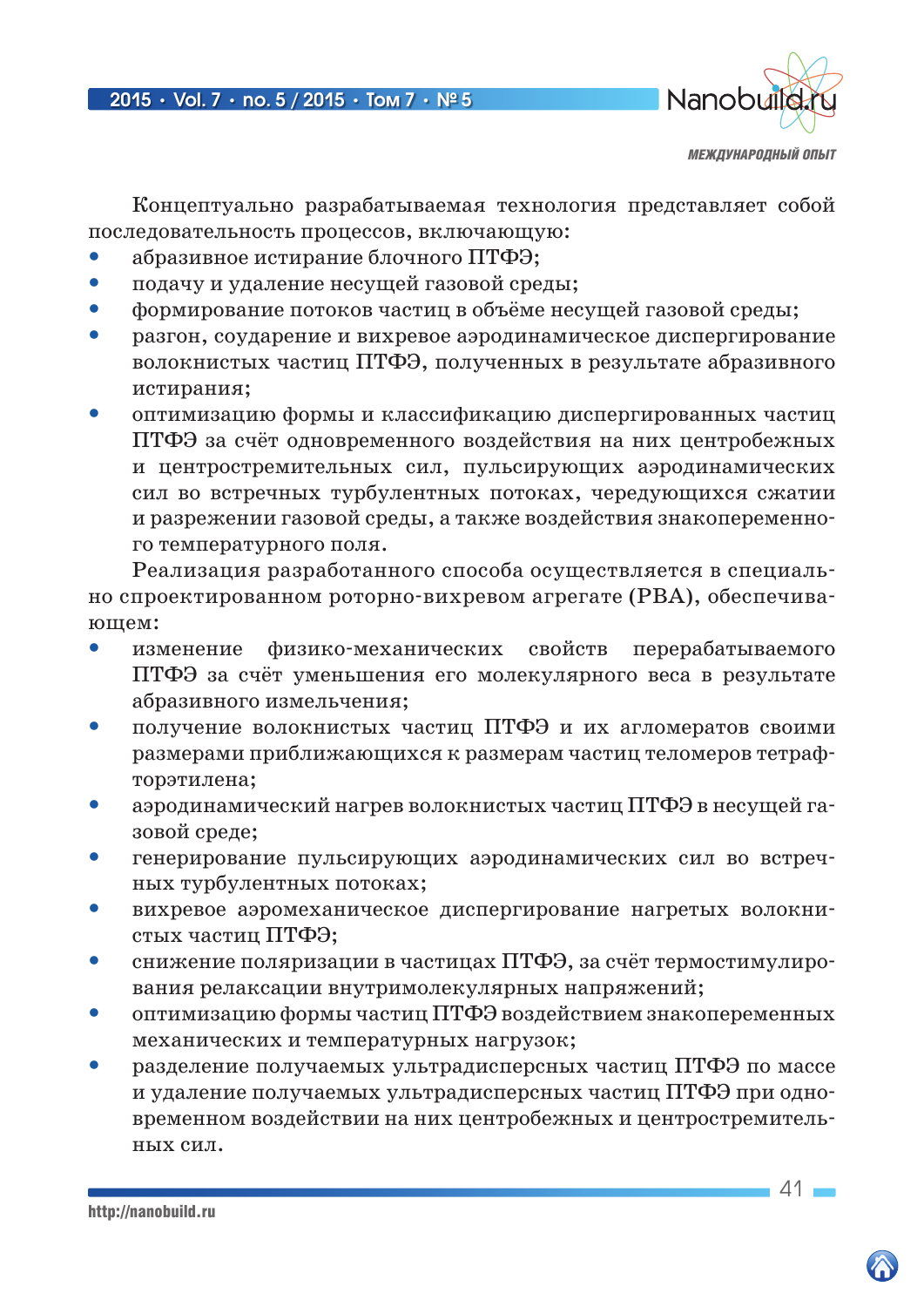

Необходимым условием для одновременного протекания перечисленных процессов является абразивное истирание блочного ПТФЭ и интенсивное высокочастотное механическое нагружение, приводящее к разрыву макромолекул и измельчению ПТФЭ в результате абразивного и вихревого аэродинамического воздействий в едином объёме.

Несмотря на то, что ПТФЭ является в целом неполярным полимером, на его поверхности и в приповерхностном объеме существуют дипольные участки молекул, создающие стабильные во времени электретные свойства.

Характерным для любого диэлектрика процессом, возникающим при воздействии на него механического напряжения, является поляризация - ограниченное смещение связанных зарядов или ориентация липольных молекул, обуславливающая слипание полученных частиц ПТФЭ. Электрет с «замороженной» поляризацией является термодинамически неравновесным объектом. Его состояние неустойчиво, а нагревание ведет к быстрому необратимому разрушению поляризации диэлектрика. Неравновесность - основное свойство электретного состояния, каковы бы ни были конкретные механизмы его получения.

Релаксация - переход в равновесное неполяризованное, незаряженное состояние - характерна для любого электрета. Релаксация электретного состояния сопровождается уменьшением величины избыточного заряда, накопленного электретом, поверхностного потенциала и др. явлениями. Она может происходить как при постоянной температуре (изотермическая релаксация – ИТР), так и при повышении температуры со временем по определенному закону (термостимулированная релаксация – ТСР). Релаксация также ускоряется под воздействием механических напряжений, деформаций, ионизирующих излучений, атмосферной влажности, пыли и др. Стимулирование релаксации внутримолекулярных напряжений, соответствующее снижение поляризации в частицах ПТФЭ и переход частиц в равновесное неполяризованное, незаряженное состояние при воздействии знакопеременных механических и температурных нагрузок способствуют оптимизации формы получаемых ультрадисперсных частиц и, соответственно, получению сыпучего порошка ПТФЭ.

Часть II статьи Грязнова И.В., Фиговского О.Л. «Новая технология изготовления полимерных нанопорошков» будет опубликована в номере 6/2015 журнала «Нанотехнологии в строительстве».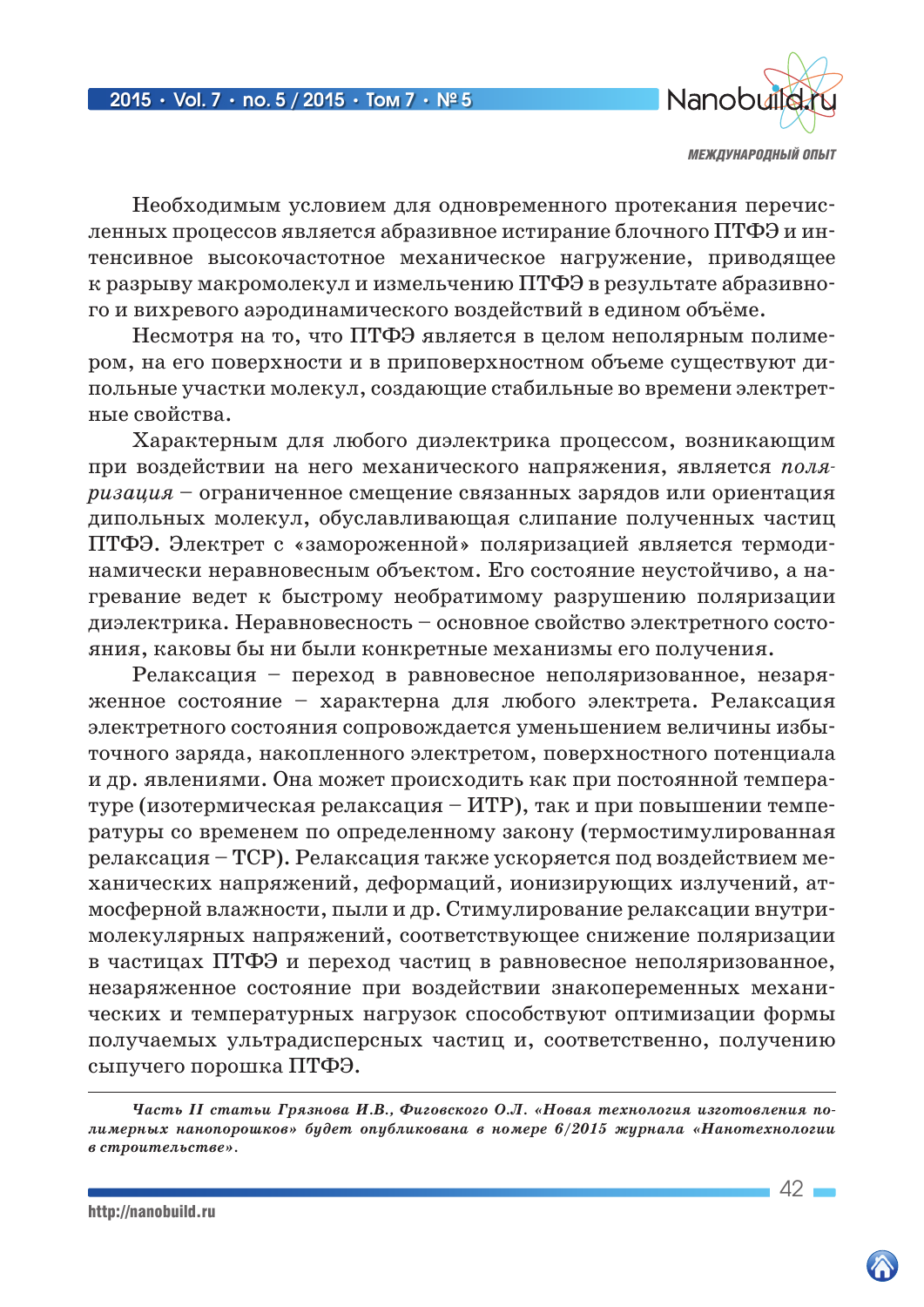

### Уважаемые коллеги! При использовании материала ланной статьи ПРОСИМ ДЕЛАТЬ БИБЛИОГРАФИЧЕСКУЮ ССЫЛКУ НА НЕЁ:

Грязнов И.В., Фиговский О.Л. Новая технология изготовления полимерных нанопорошков. Часть І. // Нанотехнологии в строительстве. - 2015. - Том 7,  $\mathcal{N}_{2}$  5. - C. 20-45. - DOI: dx.doi.org/10.15828/2075-8545-2015-7-5-20-45.

DEAR COLLEAGUES! THE REFERENCE TO THIS PAPER HAS THE FOLLOWING CITATION FORMAT:

Gryaznov I.V., Figovsky O.L. The new technology for manufacturing polymer nanopowder. Part I. Nanotehnologii v stroitel'stve = Nanotechnologies in Construction. 2015, Vol. 7, no. 5, pp. 20–45. DOI: dx.doi.org/10.15828/2075-8545-2015-7-5-20-45. (In Russian).

### Библиографический список:

- 1. Европа в цифрах. – Річник Євростата. – 2006 – 2007. – 371 с.
- 2. Супруненко О. Мусорная эра от рассвета до заката // Экология и Общество. - $2006 - N_2 4$ .
- 3. Остров из мусора в Тихом океане уже превысил в два раза территорию США // Информационный дайджест «Ноосферогенез» (на пути к устойчивому развитию человечества). - 2008 г. - № 3, рубрика «Экология».
- $4.$ Чегодаев Д.Д., Наумова З.К., Дунаевская Я.С. Фторопласты. - Л.: Госхимиздат,  $1971. - 192c.$
- Бузник В.М. Фторполимеры: состояние отечественной химии фторполимеров,  $5<sub>1</sub>$ перспективы развития // Российский химический журнал (журнал Рос. хим. обва им. Д.И. Менделеева). - 2008. - Т. LII,  $\mathbb{N}^2$  3.
- 6. Борщев В.Я. Оборудование для переработки сыпучих материалов: учеб. пособие. -М.: Издательство «Машиностроение-1», 2006. - 208 с.
- $7.$ Пугачев А.К. Переработка фторопластов в изделия: Технология и оборудование / А.К. Пугачев, О.А. Росляков. - Л.: Химия, 1987. - 168 с.
- 8. Материалы на основе модифицированного политетрафторэтилена / Г.Н. Горбацевич и др. // Материалы, оборудование и ресурсосберегающие технологии: материалы междунар. науч.-техн. конф. – Могилев: Бел.-Рос. ун-т, 2008. – Ч. 2. –  $C. 29-30.$
- 9. Виллемсон А.Л. Современное состояние и перспективы мирового рынка фторполимеров // Международные новости мира пластмасс. − 2008. – № 11-12. – С. 20–23.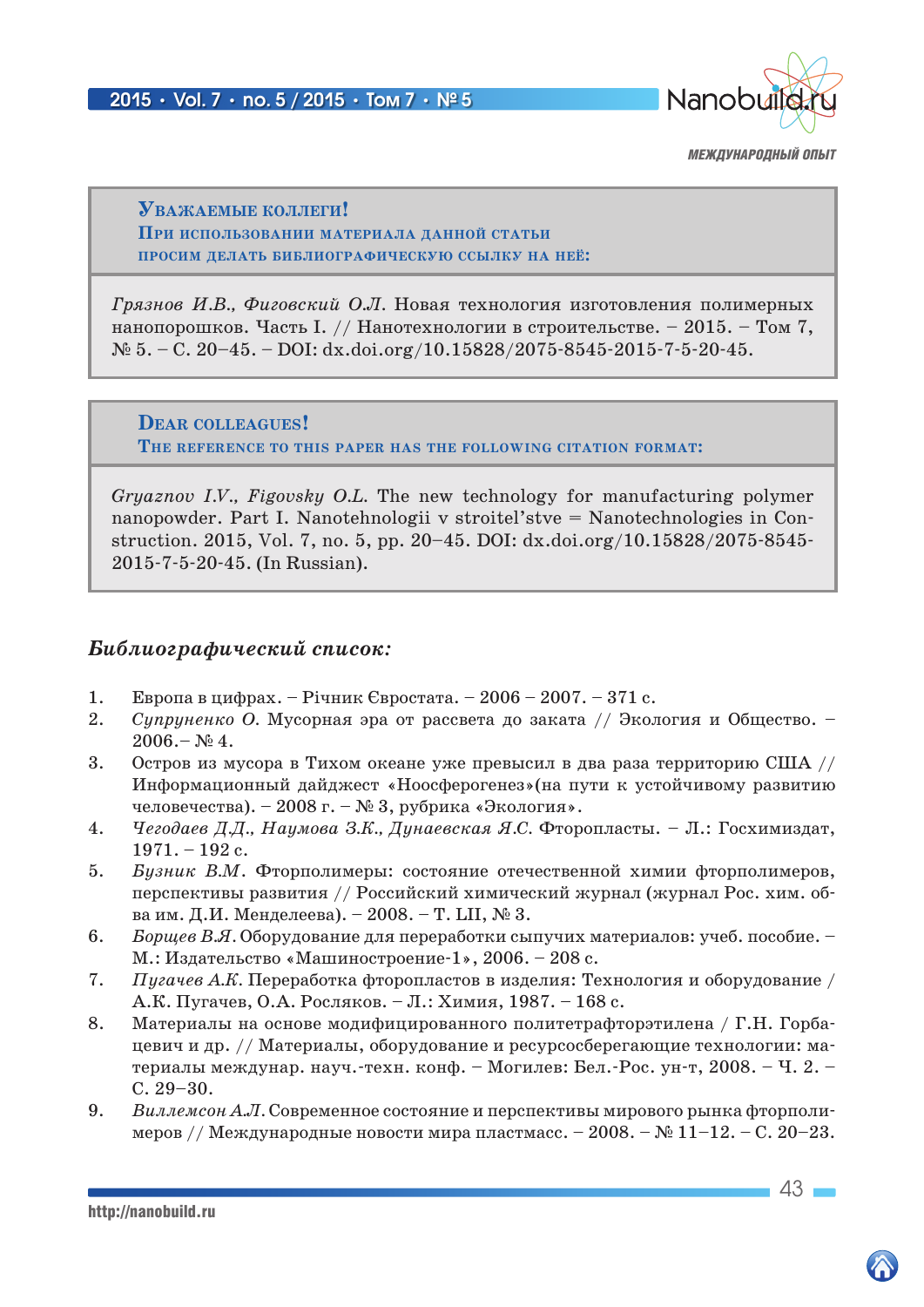

- 10. Оптимизационная технология функциональных композиционных материалов на основе политетрафторэтилена / В.А. Струк и др. // Промышленность региона: проблемы и перспективы инновационного развития: монография. – Гродно: ГГАУ, 2008. – С. 302–315.
- 11. Герметизирующие композиты на основе политетрафторэтилена с повышенной износостойкостью / Г.Н. Горбацевич и др. // Композиционные материалы в промышленности: материалы XXVIII междунар.конф. – Киев: УИЦ «Наука. Техника. Технология», 2008. – С. 64–70.
- 12. *Струк В.А.* и др. Методология формирования функциональных наноматериалов на основе политетрафторэтилена // Эффективность реализации научного, ресурсного и промышленного потенциала в современных условиях: материалы VIII междунар. промышл. конф. – Киев:УИЦ «Наука. Техника. Технология», 2008. – С. 48–54.
- 13. *Курявый В.Г.* Морфологическое строение продуктов пиролиза ультрадисперсного политетрафторэтилена / В.Г. Курявый, А.К. Цветников, А.В. Горбунов, В.М. Бузник // Перспективные материалы. – 2002. – № 6. – С. 72–74.
- 14. *Бузник В.М.* Ультрадисперсный политетрафторэтилен как основа для новых перспективных материалов / В.М. Бузник, А.К. Цветников //Вестник ДВО РАН. –  $1993. - N_2 3. - C. 39.$
- 15. *Седлис Л.В.* Теломеры тетрафторэтилена. Москва: НИИТЭХИМ, 1974. 45 с.
- 16. *Charlesby А.* The Decompozition of Polytetrafl uoroethylene by Pile Radiation / Charlesby // Great Britain Atomic Energy Reserch Establishment AERE M/R. – 1952. – 296 р.
- 17. *Currie J. A., Pathmanаnd N.* Anal. Calorim., 3 (1974) 629.
- 18. *Попова Г.С., Будтов В.П., Рябикова В.М.* и др. Анализ полимеризационных пластмасс. – Ленинград: Химия, 1988.
- 19. *Корбакова А.И., Макулова И.Д., Марченко Е.Н.* и др. Токсикология фторорганических соединений и гигиена труда в их производстве. – Москва: Медицина, 1975.
- 20. *Благодарная О.А.* Гигиена труда в современных производствах по переработке фторопласта-4 // Гигиена труда в химической и химико-фармацевтической промышленности / Н. Ф. Измерова. – Москва, 1976. – С. 115–123.
- 21. *Шадрина Н.Е., Клещева М.С., Логинова Н.Н.* и др. Анализ карбоцепных фторополимеров методом пиролитической газовой хроматографии // Журнал аналитической химии. – 36, 6 – 1981. – 1125.
- 22. *Morisaki S.* Thermochim. acta.– 25, 2 1978 171.
- 23. *Мадорский С.* Термическое разложение органических полимеров. Москва: Мир, 1967. – С. 328.
- 24. *Дегтева Т.Г., Седова И.М., Хамидов Х.А., Кузьминский А.С.* Окисление фторсодержащих полимеров // Деп. в Узб. хим. журн. – Ташкент, 1971. – № 3699-71.
- 25. Фторполимеры / под ред. Л.А. Уолла. М.: Мир, 1975. 448 с.
- 26. *Машков Ю.К.* Трибофизика и свойства наполненного фторопласта / Ю.К. Машков. – Омск: Изд-во ОмГТУ, 1997. – 250 c. – RU 2528054.
- 27. *Уминский А.А., Цветников А.К., Ипполитов Е.Г., Погодаев В.П., Кедринский И.А., Соболев Г.Л., Боровнев Л.М.* Способ получения полифторуглерода / А. с. 1662100 РФ, МКИ 5 C08G 113/18 .